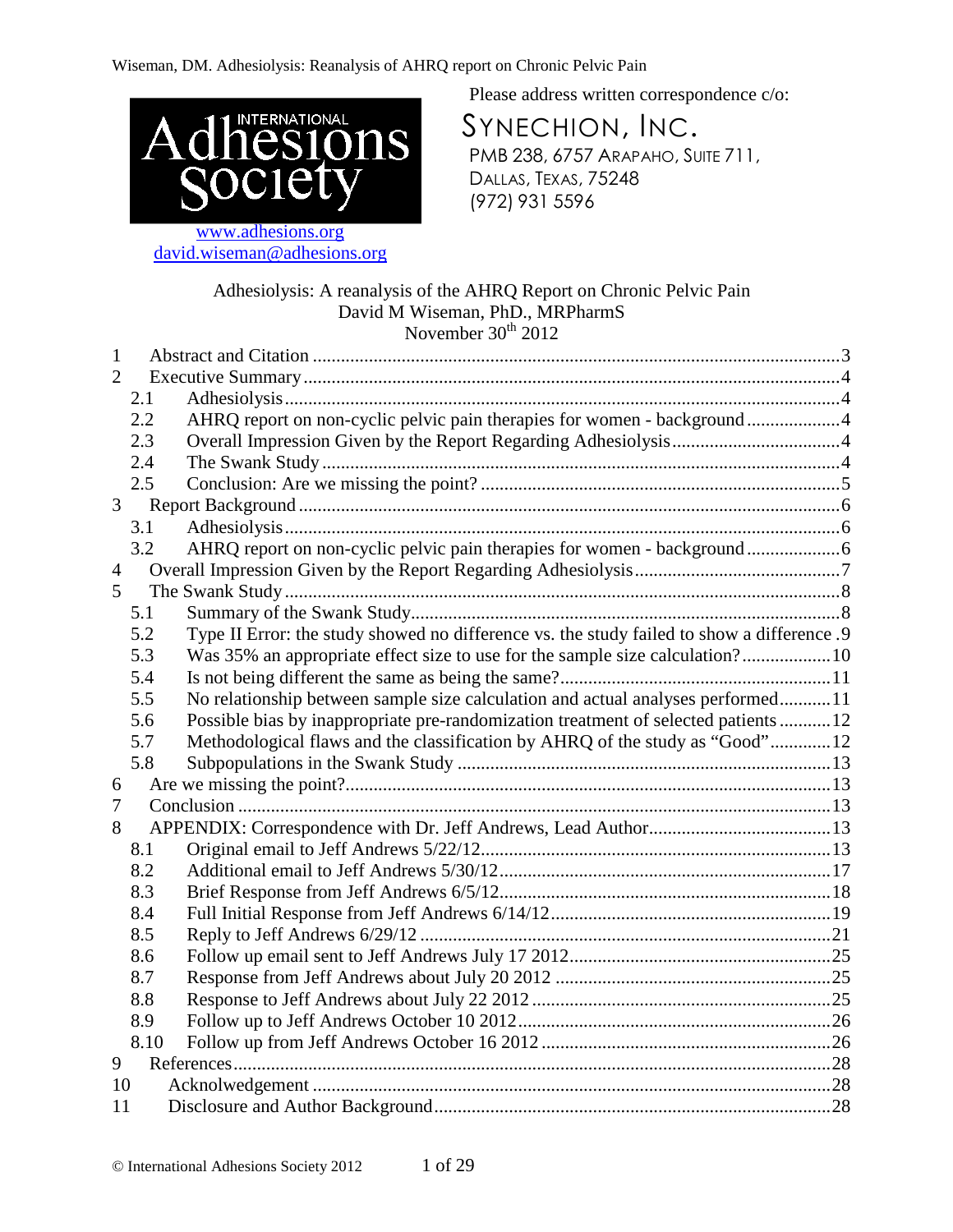### **Important Notice**

The International Adhesions Society (IAS) is a volunteer organization for the promotion of awareness and research into Adhesion Related Disorder, as well as the support of patients and families afflicted with ARD.

Neither the IAS, Synechion, Dr. Wiseman or any other representative offers medical advice. Always consult a qualified health professional before embarking on, or changing, a course of treatment. The information in this report is intended to help health care decisionmakers—patients and clinicians, health system leaders, and policymakers, among others—make well-informed decisions and thereby improve the quality of health care services. This report is not intended to be a substitute for the application of clinical judgment. Anyone who makes decisions concerning the provision of clinical care should consider this report in the same way as any medical reference and in conjunction with all other pertinent information, i.e., in the context of available resources and circumstances presented by individual patients.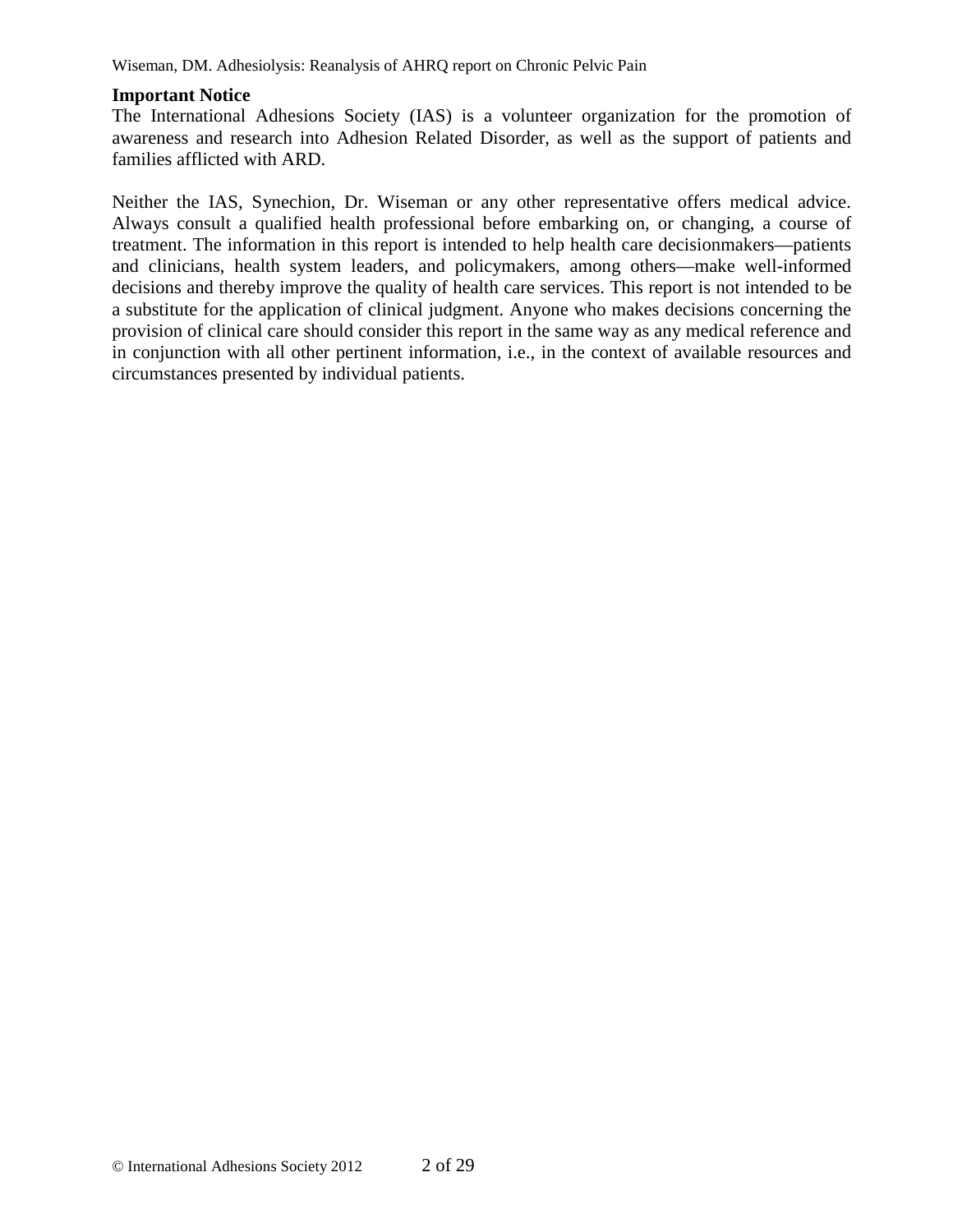## **1 Abstract and Citation**

Adhesiolysis: A reanalysis of the AHRQ Report on Chronic Pelvic Pain Wiseman, DM. Nov 30 2012. International Adhesions Society, Dallas, TX. www.synechion.com/IAS2012-AHRQAdhesiolysis.pdf

**Background**: In 2009, over 430,000 in-patient adhesiolysis procedures were performed in the USA to cut adhesions, abnormal connections between organs in the body, often to treat chronic pelvic pain (CPP). In a recent report commissioned by the Agency for Healthcare Research and Quality (AHRQ) on therapies for CPP in women, an assessment of the effectiveness of adhesiolysis for CPP relied on one study (Swank) which concluded that although laparoscopic adhesiolysis relieves chronic abdominal pain, it could not be recommended to treat chronic abdominal pain because it was not more beneficial than laparoscopy alone.

**Purpose:** To critically review the Swank study and AHRQ report on CPP regarding their analysis and conclusions on the effectiveness of adhesiolysis for CPP.

**Method:** The Swank study and AHRQ reports were subjected to critical review regarding the topic of adhesiolysis. The lead authors of both were contacted by telephone or email to clarify certain aspects of their research.

**Results:** A number of statistical and methodological flaws including a randomization bias, a Type II error and failure to consider the effect of reformation, challenge the validity of the conclusions made by Swank et al. In addition to relying on the Swank study without considering these flaws, it is suggested that the AHRQ report has improperly applied its selection and grading criteria.

The initiative of AHRQ is welcomed in compiling a much-needed report and raising the level of awareness about CPP, its treatment and the need for more research. Although the Swank study constitutes an important contribution to the medical literature its inclusion in a forum for the formulation of health policy is premature and possibly detrimental.

Despite some tempering statements within the body of the report the overwhelming impression conveyed by its various summaries and ancillary documents is that adhesiolysis does not benefit noncyclic CPP and that it should not be performed. By inaccurately portraying the effectiveness of adhesiolysis for CPP, the report may have significant and adverse consequences for CPP patients. Left as is, this report and its related documents may be relied upon by payers and other policy makers to deprive, without just cause, many thousands of patients of an avenue of relief of not only adhesiolysis but diagnostic laparoscopy which also appears to provide some benefit.

**Conclusion:** The following statement is proposed to more accurately reflect what is known about adhesiolysis: *"The relationship between adhesions and pain is very complex. The few studies that address whether or not adhesiolysis benefits patients with CPP are limited either by size, design or interpretation, but nonetheless suggest that in some patients adhesiolysis may provide benefit above that apparently provided by diagnostic laparoscopy alone."* 

Clearly, more research is required and non-surgical alternatives for the treatment of CPP should be used where possible. Indeed, this author has recently founded a company whose aim is to commercialize such non-surgical alternatives for many of the procedures discussed in the AHRQ report. In the meantime however, it is important that a full range of treatment options remain available for patients suffering with CPP.

The above arguments have been presented through email discussion with the lead author of the AHRQ report, Dr. Jeff Andrews, who has agreed to revise the report at the next opportunity subject to the availability of funding by AHRQ, which at the time of writing, has been reduced.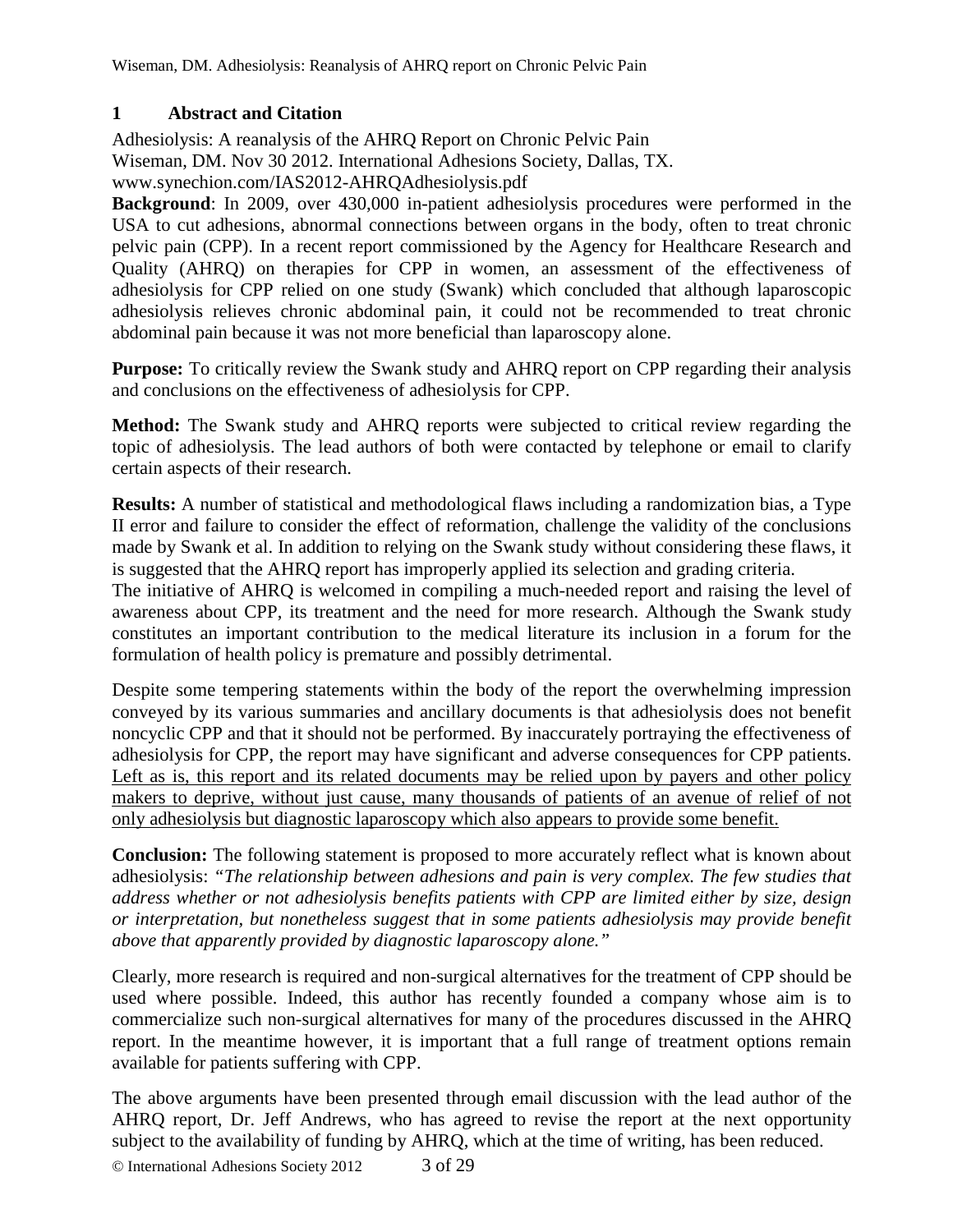## **2 Executive Summary**

### *2.1 Adhesiolysis*

Adhesiolysis is a surgical procedure in which adhesions, abnormal connections that have formed between organs in the body, are cut often in an effort to treat chronic pelvic pain. Adhesions are a leading cause of bowel obstruction and infertility. Although many patients with otherwise unexplained pelvic or abdominal pain have adhesions, the relationship between pain and adhesions is poorly understood. Over 430,000 in-patient adhesiolysis procedures were performed in the USA in 2009, conservatively at a cost of close to \$5 billion.

### *2.2 AHRQ report on non-cyclic pelvic pain therapies for women - background*

A report, entitled "Noncyclic Chronic Pelvic Pain Therapies for Women: Comparative Effectiveness" was published by the Vanderbilt Evidence-based Practice Center (EPC) under contract to the Agency for Healthcare Research and Quality (AHRQ), an agency of the US Department of Health and Human Services. By inaccurately portraying the effectiveness of adhesiolysis for chronic pelvic pain (CPP), the report may have significant and adverse consequences for patients seeking treatment.

Having presented our case to the lead author of the report, he has agreed to make the appropriate amendments to the report in its next revision.

## *2.3 Overall Impression Given by the Report Regarding Adhesiolysis*

The report relied on only one study (Swank et al., 2003) to draw its conclusions regarding the effectiveness of adhesiolysis for chronic pelvic pain. Additionally, it is our opinion that the AHRQ report has improperly applied its selection and grading criteria. The report presents a number of statements about the Swank study that do not accurately reflect its findings, most notably:

- "No evidence of benefit of lysis of adhesions" (page vii)
- "One good-quality RCT evaluated laparoscopic lysis of intraabdominal adhesions and reported no improvement in pain scores over diagnostic laparoscopy." (ES6)
- "Laparoscopic adhesiolysis and diagnostic laparoscopy were similarly effective in improving pain scores and quality of life." (Slide 17 of CME Powerpoint presentation)

Despite some tempering statements (e.g. p51), the overwhelming impression that one is left with concerning adhesiolysis is that it does not benefit noncyclic CPP, with the implication that it should not be performed. Left as is, this report and its related documents may be relied upon by payers and other policy makers to deprive, without just cause, many thousands of patients of an avenue of relief. A more accurate summary of what is known about adhesiolysis and pain might be contained in the following statement:

 *"The relationship between adhesions and pain is very complex. The few studies that address whether or not adhesiolysis benefits patients with CPP are limited either by size, design or interpretation, but nonetheless suggest that in some patients adhesiolysis may provide benefit above that apparently provided by diagnostic laparoscopy alone."* 

## *2.4 The Swank Study*

The goal of the Swank study was to answer the question of whether or not adhesiolysis benefited patients with abdominal (which includes pelvic) pain. It concluded that although laparoscopic adhesiolysis relieves chronic abdominal pain, it was not more beneficial than diagnostic laparoscopy alone. Laparoscopic adhesiolysis could not be recommended as a treatment for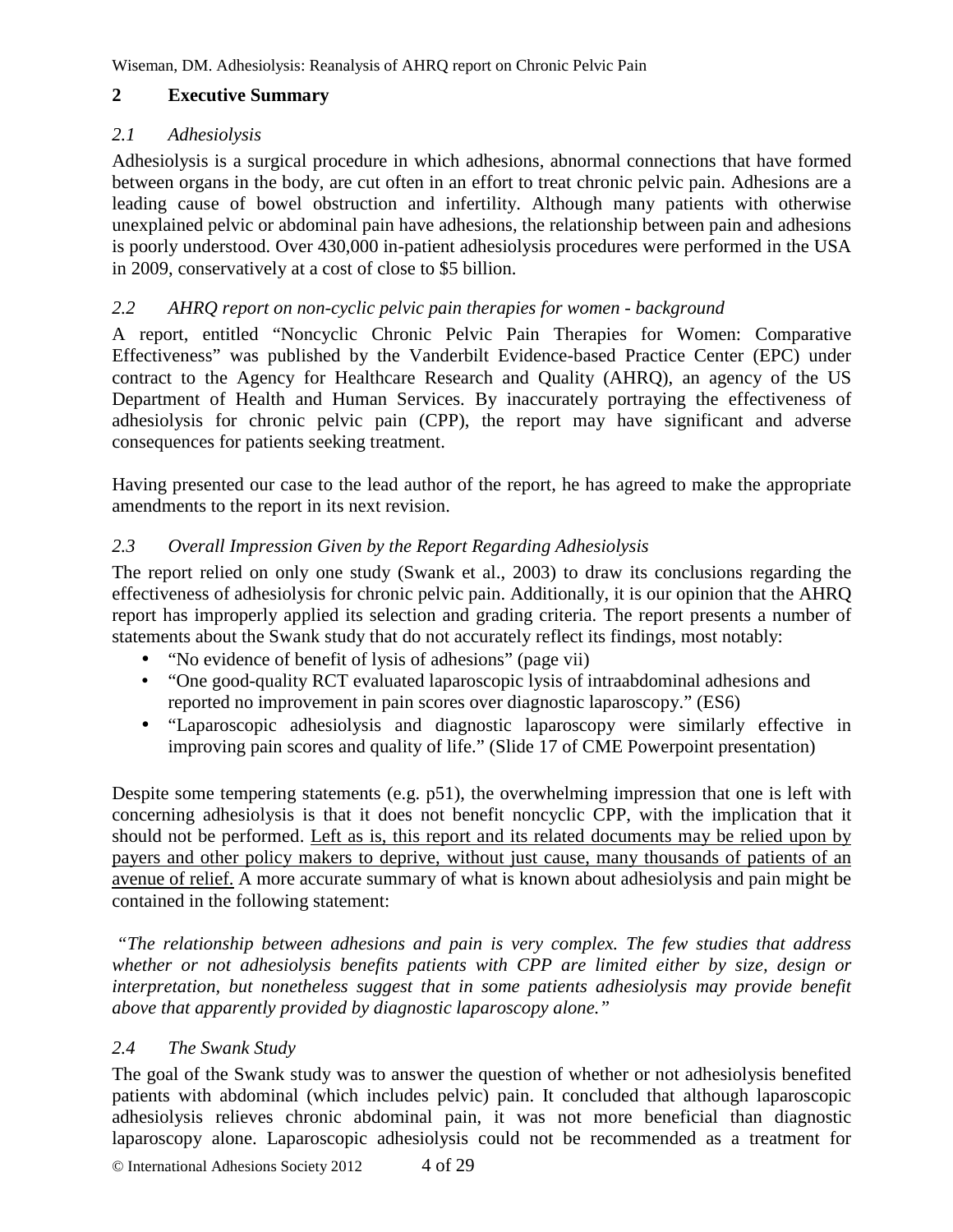patients with chronic abdominal pain. Statistical and/or methodological flaws challenge the validity of these conclusions:

- The study may have wrongly concluded that there was no difference between laparoscopy only and adhesiolysis, a Type II or Beta error. The Swank study actually showed that 42% of control patients benefited somewhat from laparoscopy only<sup>1</sup> and 57% benefited with additional adhesiolysis (a *differential* improvement of some 15%).
- Selection of the effect size of 35% for the sample size calculation may have been inappropriate.
- Basic assumptions of baseline effect of laparoscopy alone were not met and assumptions of sample size calculation could not be met.
- The study was improperly powered to detect the difference found.
- The study failed to account for adhesion reformation in a realistic determination of effect size. Accounting for a 75% rate of adhesion reformation, as well as the 42% effect of laparoscopy alone could account for the differential improvement of 15% actually observed.
- Swank et al., imply, and the AHRQ report inappropriately concludes that "Laparoscopic adhesiolysis and diagnostic laparoscopy were similarly effective in improving pain scores and quality of life."
- Sample size calculations were not appropriate to the types of analyses actually performed.
- The study contained a possible bias by its inappropriate pre-randomization treatment of eligible patients. Some reanalyses of data to account for this bias could indicate a positive difference between adhesiolysis and laparoscopy alone.
- The classification by AHRQ of the study as "Good" is challenged on the basis of bias and a possible 20% or greater proportion of patients not meeting the criteria to permit inclusion of this study in the AHRQ report.

## *2.5 Conclusion: Are we missing the point?*

The AHRQ report concluded that both adhesiolysis and laparoscopy relieved pain (equally). Even if the readers of the report conclude that adhesiolysis provides no benefit additional to that of diagnostic laparoscopy, will they recommend that patients undergo diagnostic laparoscopy when other pathology has already been ruled out? Will patients still be offered a diagnostic laparoscopy and the opportunity to be one of 42% of patients who benefits from laparoscopy alone? Patients will likely be offered nothing.

The foregoing analysis is not intended to prove that adhesiolysis is beneficial for treatment of pelvic pain. Given the issues noted regarding the Swank study itself, or its interpretation by the AHRQ report, any conclusion or implication that adhesiolysis does not benefit pelvic pain must be challenged. Clearly more research is needed to clarify this important issue. Above all, the research should at least build on the innovative study designed by Swank and his colleagues and attempt to overcome the shortcomings we have highlighted.

In the meantime let this not be a cause to remove adhesiolysis or even laparoscopy as an option for the treatment of pelvic or abdominal pain, provided other, less invasive measures have been fully explored.

 $\overline{a}$ 

<sup>&</sup>lt;sup>1</sup> There are a number of biological mechanisms that could account for the effect of what appears to be a "sham" procedure beyond merely that of a "placebo effect." A discussion of these mechanisms is beyond the scope of this paper, other than to say that they may yield important clues about how to treat pain.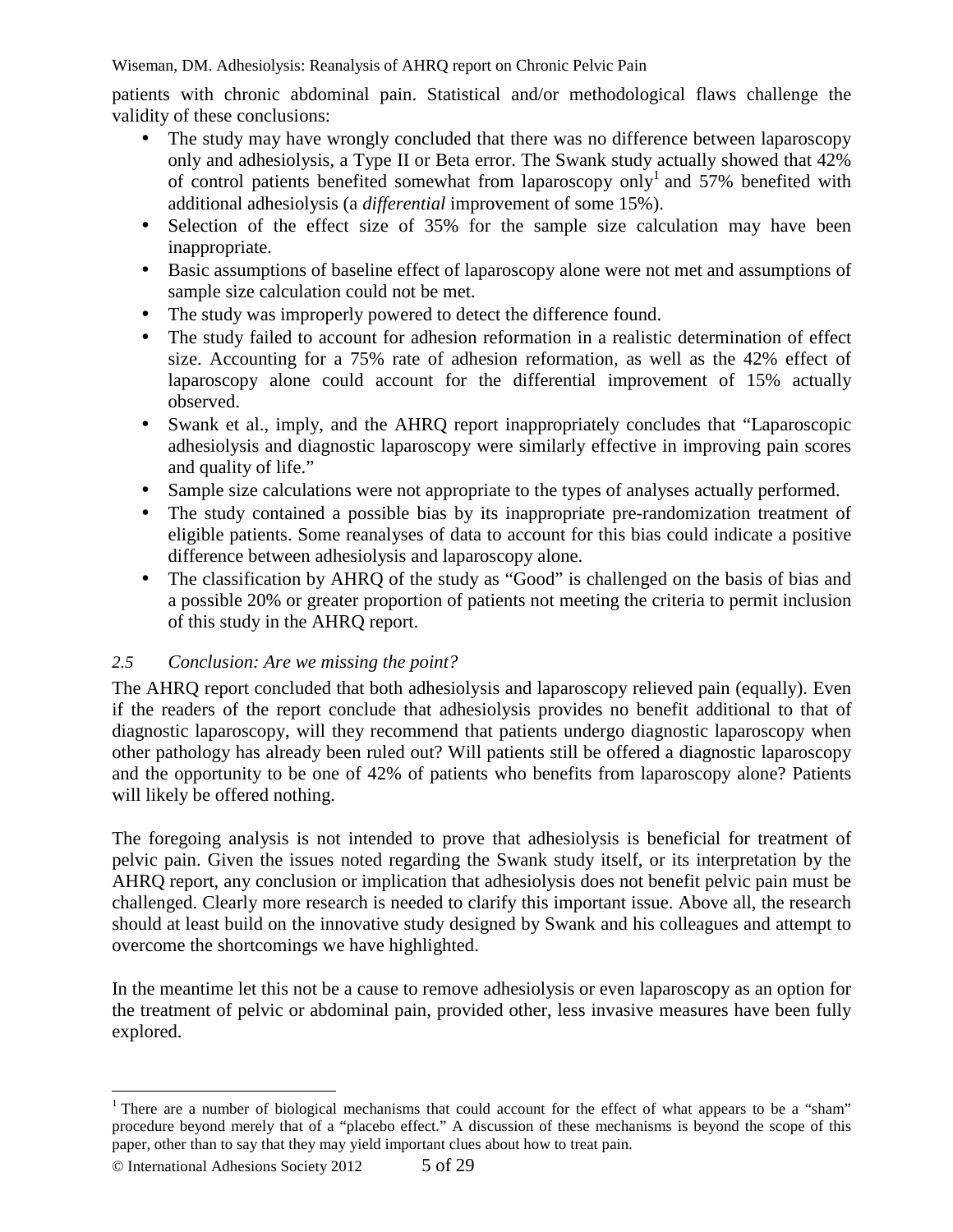## **3 Report Background**

## *3.1 Adhesiolysis*

Adhesiolysis is a surgical procedure in which adhesions, abnormal connections that have formed between organs in the body, are cut by a surgeon. Adhesions themselves can form congenitally, but most commonly as a result of trauma or diseases such as endometriosis, pelvic inflammatory disease or previous surgery, even adhesiolysis. Adhesions are a leading cause of bowel obstruction and infertility. Although many patients with otherwise unexplained pelvic or abdominal pain have adhesions, the relationship between pain and adhesions is poorly understood, partly because of the complex nature of chronic pain itself. Over 430,000 in-patient adhesiolysis procedures were performed in the USA in 2009, conservatively at a cost of close to \$5 billion.

## *3.2 AHRQ report on non-cyclic pelvic pain therapies for women - background*

A report, entitled "Noncyclic Chronic Pelvic Pain Therapies for Women: Comparative Effectiveness"<sup>2</sup> was published in January 2012. The report was authored by a team led by Dr. Jeff Andrews, Associate Professor of Obstetrics and Gynecology at the Vanderbilt Evidence-based Practice Center (EPC) under contract to the Agency for Healthcare Research and Quality (AHRQ), an agency of the US Department of Health and Human Services. The information in the report, like other AHRQ reports, is intended to help health care decision makers—patients and clinicians, health system leaders, and policymakers, among others—make well-informed decisions and thereby improve the quality of healthcare services.

The report applied a number of pre-determined criteria to its evaluation of research appearing in the medical literature concerning pelvic pain and a number of types of treatment, including adhesiolysis. The report was careful to describe not only its conclusions regarding each topic, but also attempted to evaluate the quality of research on which those conclusions were based, in order for the reader to determine the reliability of the conclusions reached by the report.

Accompanying the report on the AHRQ web site are a number of ancillary materials, including a physician summary<sup>3</sup>, a patient summary<sup>4</sup>, a Powerpoint presentation<sup>5</sup> and a quiz for CME purposes.

In general, we welcome the much-needed report as it has raised the level of awareness about pelvic pain, its treatment and the need for more research. The fact that the report was sponsored by AHRQ, an agency operating under the US Department of Health and Social Services, signifies the importance now attached to this major health and economic problem affecting over 15 million Americans.

However, it is our opinion that by inaccurately portraying the effectiveness of a particular procedure, adhesiolysis, used to treat pelvic pain, the report may have significant and adverse

© International Adhesions Society 2012 6 of 29

 $\overline{a}$ <sup>2</sup> http://effectivehealthcare.ahrq.gov/ehc/products/195/808/CER41-Pelvic-Pain\_20120112.pdf

<sup>3</sup> http://www.effectivehealthcare.ahrq.gov/search-for-guides-reviews-andreports/?pageaction=displayproduct&productID=931

<sup>&</sup>lt;sup>4</sup> http://www.effectivehealthcare.ahrq.gov/search-for-guides-reviews-andreports/?pageaction=displayproduct&productID=1032

www.effectivehealthcare.ahrq.gov/tasks/sites/ehc/assets/file/chronic-pelvic-pain.ppt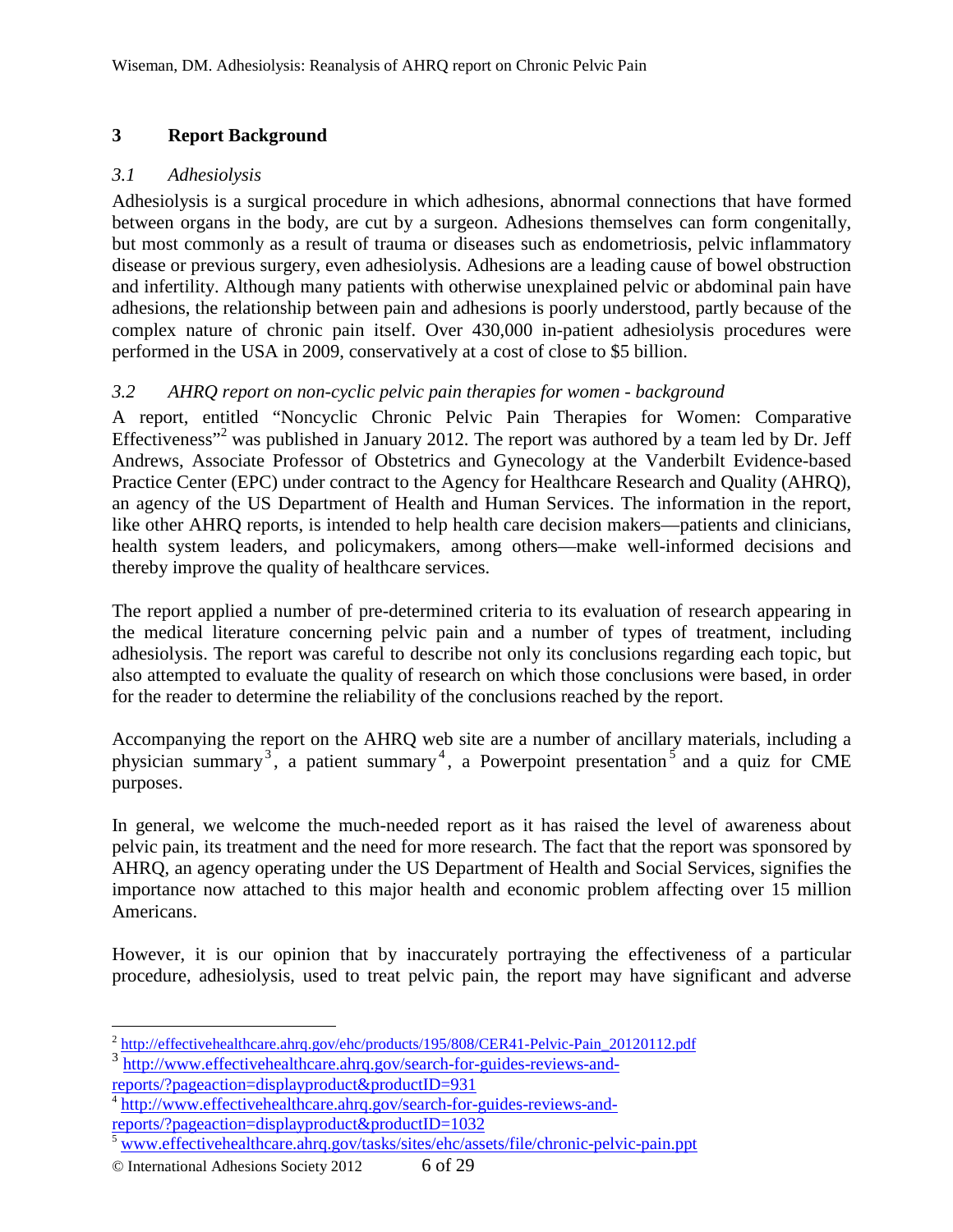consequences for often desperate patients seeking treatment. The basis of our opinion is outlined in this document.

Having presented our case to the lead author of the report through a correspondence which is recorded herein, he has agreed to make the appropriate amendments to the report in its next revision. The purpose of this paper is to summarize the main issues in documentary form.

## **4 Overall Impression Given by the Report Regarding Adhesiolysis**

Although there are a number of reports<sup>6</sup> that adhesiolysis (McClain et al., 2011; Peters et al., 1992; Szomstein et al., 2006) may or may not (Hammond et al., 2004) be of benefit in the treatment of pelvic or abdominal pain, the report relied on only the one study (Swank et al., 2003) meeting its criteria to reach its conclusions regarding the effectiveness of adhesiolysis for pelvic pain. We believe that these conclusions are flawed.

It is important to note that despite our reservations regarding the Swank study, we believe that it constitutes a novel and important contribution to the medical literature about adhesions and chronic pelvic pain. As worthy as the examination of this study is to further scientific inquiry, its inclusion in a forum for the formulation of health policy is premature and possibly detrimental.

In addition to the flaws inherent in the Swank study, it is our opinion that the AHRQ report itself has improperly applied its selection criteria, overestimating its quality. The report presents a number of statements about the Swank study that do not accurately reflect its findings, nor for that matter the report's own categorization of the Strength of Evidence (E7, p53) as "Low." Most notably these statements include:

- "No evidence of benefit of lysis of adhesions" (page vii)
- "One good-quality  ${RCT}^7$  evaluated laparoscopic lysis of intraabdominal adhesions and reported no improvement in pain scores over diagnostic laparoscopy." (ES6)
- "Aside from the lack of benefit reported for adhesiolysis, (Swank et al.) little evidence demonstrates the effectiveness of surgical approaches" (p71)

There does appear, on page 51 of the 339 page report a more reasonable statement that *"the evidence is insufficient to conclude that surgical intervention is either effective or ineffective for the treatment of CPP."* Despite this and other statements ascribing a "Low" SOE (Strength of Evidence), or the fact the there exists only one "good-quality" RCT (ES6, p53) the overwhelming impression that one is left with concerning adhesiolysis is that it does not benefit noncyclic CPP, with the implication that it should not be performed.

Indeed, in the accompanying Powerpoint presentation used as a CME credit course, the conclusion is even more condensed:

- "Laparoscopic adhesiolysis and diagnostic laparoscopy were similarly effective in improving pain scores and quality of life." (Slide 17)
- "Among surgical approaches for CPP, both LUNA and laparoscopic adhesiolysis were not found to be superior to diagnostic laparoscopy." (Slide 20)

 6 This is not intended to be an exhaustive review of the subject.

<sup>7</sup> Randomized Clinical Trial

<sup>©</sup> International Adhesions Society 2012 7 of 29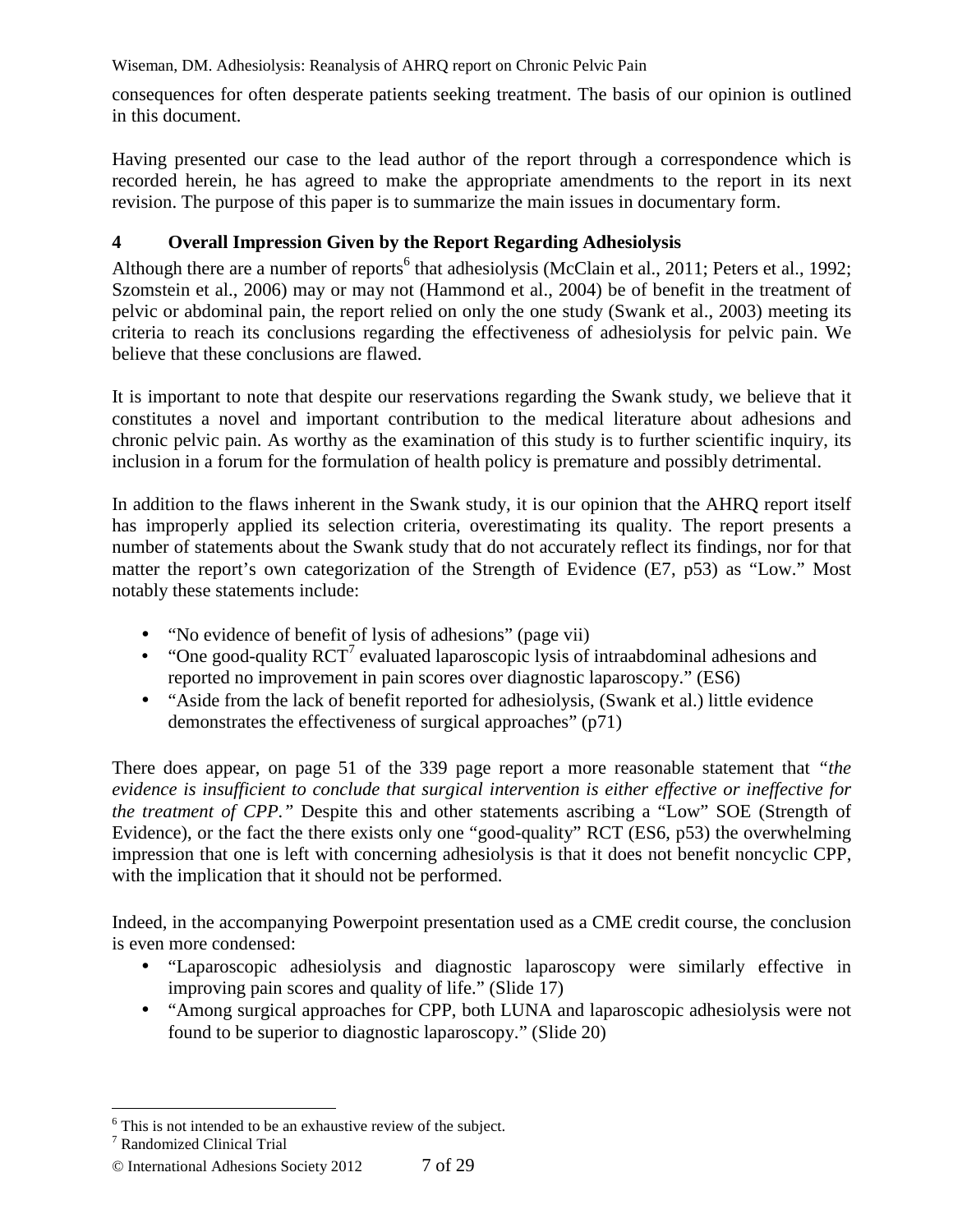As such, left as is, this report and its related documents, as far as its discussion on adhesiolysis, will be relied upon by payers and other policy makers to deprive many thousands of patients of an avenue of relief, one that may be the only one left after many years of futile search. Some of these concerns have already been expressed by Roman et al. (2009) who in noting that *"the trial should …not have concluded that the two surgical procedures were equivalent….it is likely that numerous surgeons have abandoned laparoscopic adhesiolysis."*

Indeed, because the report is largely silent on the benefit of laparoscopy alone in 42% of Swank's patients, it may have the effect of depriving patients of diagnostic laparoscopy (i.e. laparoscopy where no procedures are performed other than anesthesia, insufflation, placement of camera and closure) when pathology other than adhesions has already been ruled out. A more accurate summary of what is known about adhesiolysis and pain might be contained in the following statement:

*"The relationship between adhesions and pain is very complex. The few studies that address whether or not adhesiolysis benefits patients with CPP are limited either by size, design or interpretation, but nonetheless suggest that in some patients adhesiolysis may provide benefit above that apparently provided by diagnostic laparoscopy alone."*

## **5 The Swank Study**

## *5.1 Summary of the Swank Study*

In 2003, Dr. Dingeman Swank and his colleagues from Gouda in the Netherlands published (Swank et al., 2003) the results of a study whose goal was to answer the question of whether or not adhesiolysis benefited patients with abdominal pain. The official abstract of the study is as follows:

Laparoscopic adhesiolysis in patients with chronic abdominal pain: a blinded randomised controlled multi-centre trial. Lancet. 2003;361:2250.

BACKGROUND: Laparoscopic adhesiolysis for chronic abdominal pain is controversial and is not evidence based. We aimed to test our hypothesis that laparoscopic adhesiolysis leads to substantial pain relief and improvement in quality of life in patients with adhesions and chronic abdominal pain.

METHODS: Patients had diagnostic laparoscopy for chronic abdominal pain attributed to adhesions; other causes for their pain had been excluded. If adhesions were confirmed during diagnostic laparoscopy, patients were randomly assigned either to laparoscopic adhesiolysis or no treatment. Treatment allocation was concealed from patients, and assessors were unaware of patients' treatment and outcome. Pain was assessed for 1 year by visual analogue score (VAS) score (scale 0-100), pain change score, use of analgesics, and quality of life score. Analysis was by intention to treat.

FINDINGS: Of 116 patients enrolled for diagnostic laparoscopy, 100 were randomly allocated either laparoscopic adhesiolysis (52) or no treatment (48). Both groups reported substantial pain relief and a significantly improved quality of life, but there was no difference between the groups (mean change from baseline of VAS score at 12 months: difference 3 points, p=0.53; 95% CI -7 to 13).

INTERPRETATION: Although laparoscopic adhesiolysis relieves chronic abdominal pain, it is not more beneficial than diagnostic laparoscopy alone. Therefore, laparoscopic adhesiolysis cannot be recommended as a treatment for adhesions in patients with chronic abdominal pain.

To eliminate any bias patients or those assessing their pain may have had about whether or not adhesiolysis was effective, neither the patients nor those assessing their pain knew whether the patients had received just a diagnostic procedure, or additional adhesiolysis. After 12 months, the researchers concluded that although laparoscopic adhesiolysis relieves chronic abdominal pain, it was not more beneficial than diagnostic laparoscopy alone.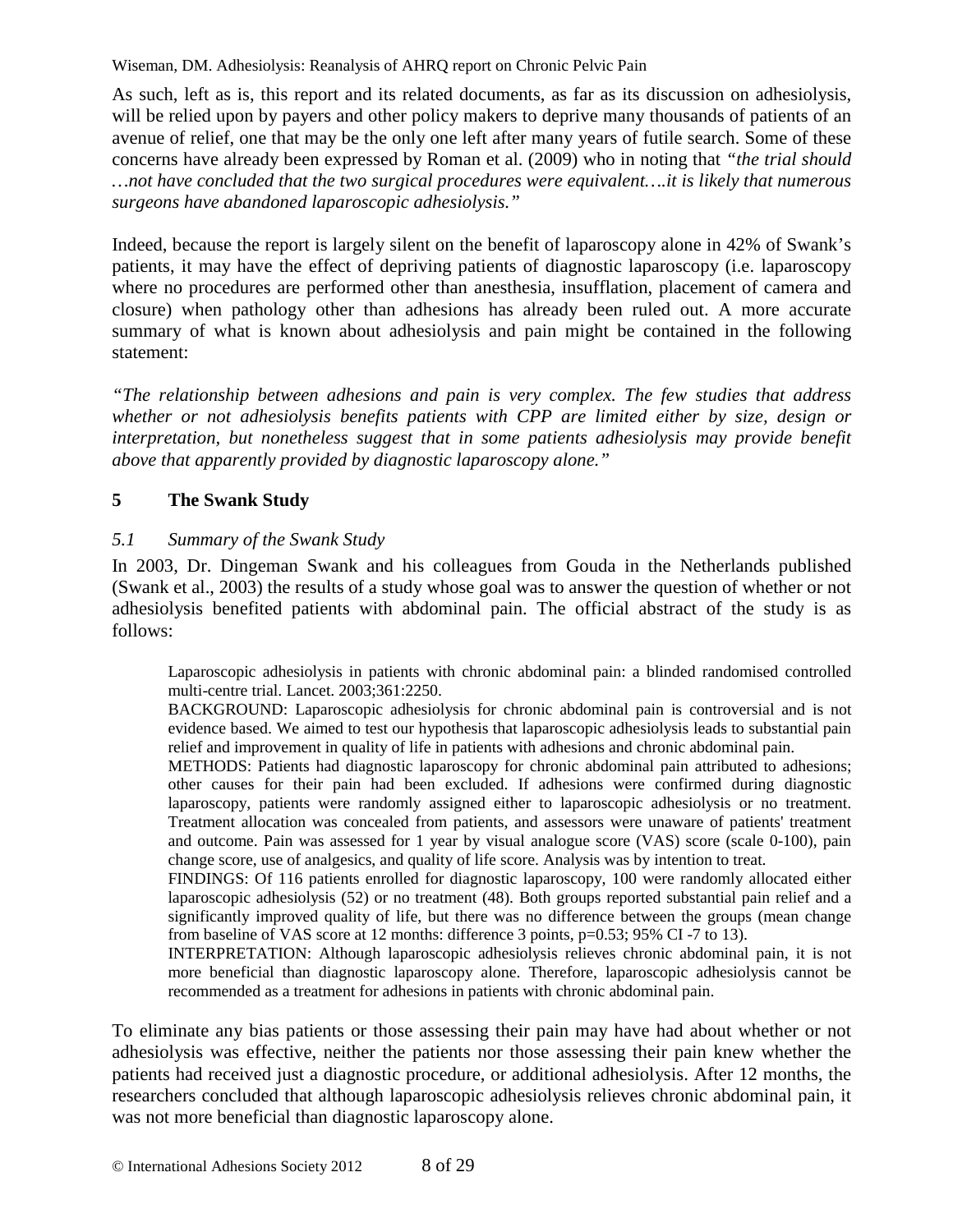Swank and his colleagues concluded that laparoscopic adhesiolysis could not be recommended as a treatment for adhesions in patients with chronic abdominal pain.

## *5.2 Type II Error: the study showed no difference vs. the study failed to show a difference*

The first problem in the Swank study is that it may have wrongly concluded that there was no difference between laparoscopy only and adhesiolysis, when in fact there may have been. This is called a Type II or Beta error.

Showing no difference is not the same a not being able to show a difference.

The Swank study actually showed that 42% of control patients benefited somewhat from laparoscopy only and 57% benefited with additional adhesiolysis (a *differential* improvement of some 15%).

Can we truly say that there was no difference between the two treatments, or was there really a difference but we just could not detect it? If you were a patient who has endured daily, excruciating abdominal pain for many years, would you forego the chance of being one of the 57/100 patients who improved with adhesiolysis, just to be one of the only 42/100 patients who improved with laparoscopy only?

We need to understand a little about the statistical tests used to answer these sorts of questions.

This study set out to determine whether there was a difference in pain reported by patients after undergoing laparoscopy only, or laparoscopy with adhesiolysis. When designing a study of this kind, certain assumptions must be made in advance about:

- the kind of variability there might be from patient to patient
- the baseline level of pain relief *expected* in the group having only laparoscopy
- the *minimum* difference in % of patients obtaining relief considered to be clinically meaningful (this is called effect size). Note that the bigger the difference, the smaller the number of patients we will need to show that it exists. The smaller this difference, the greater the number of patients we will need to show the difference really exists.

A calculation is then performed (called a sample size calculation) to determine the number of patients needed in the study (called sample size) to demonstrate a difference between the treatments, if one truly exists, with a predetermined degree of confidence (called the power) and a predetermined margin of error (called the significance level).<sup>8</sup>

So in effect the clinical trial is set up to detect a certain predetermined *minimum* difference given our assumptions. If this minimum difference is detected, we say that we detected such a difference. If this minimum difference is not detected, all we can say is that we could not detect this difference. We can't say there is no difference.

But if there really was a difference and we conclude wrongly that there was not a difference, this is called a Type II or Beta error.<sup>9</sup> And that may be exactly what happened here. The Swank study concluded that *"laparoscopic adhesiolysis…was not more beneficial than diagnostic laparoscopy* 

<sup>&</sup>lt;sup>8</sup> For most studies of this type the power and significance level are by convention set at 80% and 5% respectively.

<sup>&</sup>lt;sup>9</sup> Concluding that there is a difference when there really is not, is called a Type I, or Alpha error.

<sup>©</sup> International Adhesions Society 2012 9 of 29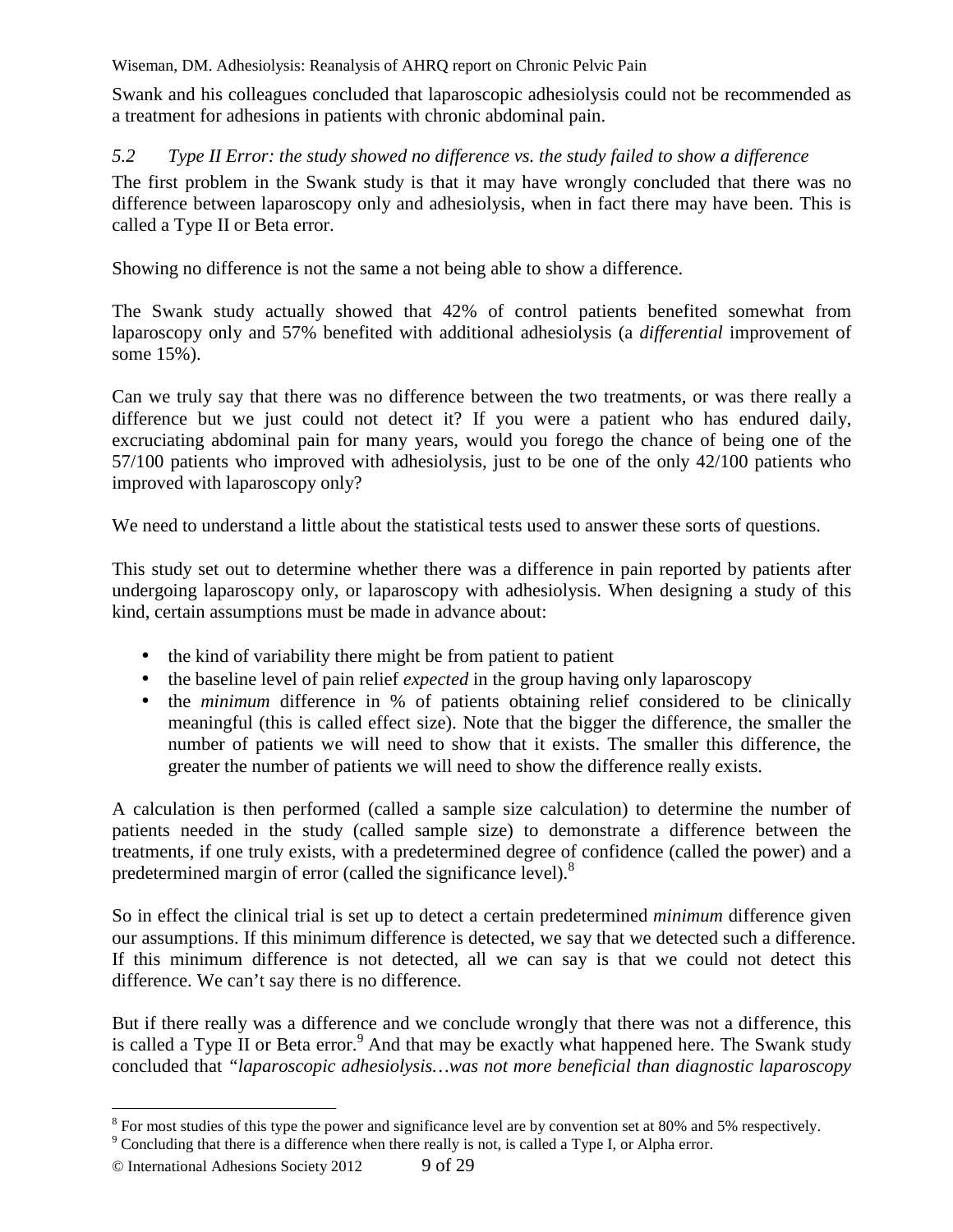*alone"*. The difference between the 42% improvement in the laparoscopy group and the 57% improvement in the adhesiolysis group may well have been significant, but we could not detect it because:

- It was of a smaller magnitude than we had expected
- We did not have enough patients in the study to detect that difference

## *5.3 Was 35% an appropriate effect size to use for the sample size calculation?*

In addition to the problem of the Type II error, we must ask whether or not Swank et al. were justified in selecting 35% as their minimally meaningful difference, and why do we care?

There is great debate as to what constitutes a "clinically meaningful effect". Although the AHRQ report (p11) cited published recommendations to set an effect size at 30%, the Swank paper provided no basis for selecting 35% as the effect size. Any discussion I have witnessed or been a part of, for example in regard to FDA approval of anti-adhesion products, has set a minimum as 20%. So selecting a large effect size would make demonstrating that it exists less likely if the other assumptions of the study are not met.

### *A large effect size is more of a problem because the laparoscopy-only group overperformed*

If the assumptions about the study are not met, then our conclusions do not hold water. In this study, although only 25% of the patients in the laparoscopy only group were expected to show some pain relief, 42% actually did. This means that in order to show the expected improvement of 35% with the same sample size, 77% of patients in the adhesiolysis group needed to improve, a much harder goal to achieve. So the study was doomed to failure not because the adhesiolysis group underperformed (57% improvement was pretty close to the 60% level expected), but because the laparoscopy only group overperformed (42% vs. 25%).

So was the actual difference of 57% vs. 42% detected statistically significant? No, of course not, because the study was not set up to detect that difference. But is it clinically meaningful? Quite possibly, especially if you are a patient whose chance of improvement increased as a result of adhesiolysis. Had Swank et al. asked the question in the first place whether they could detect this sort of difference, they would have planned to recruit more patients.

### *Failure to account for adhesion reformation in effect size determination*

Let us assume for a moment that all adhesions cause pain. By performing adhesiolysis, and adhesions are cut, the source of pain is removed. So in the best case, none of the patients undergoing adhesiolysis would ever have pain again.

But there is a problem. Adhesions can and do reform. Adhesions reform about 75% of the time (Wiseman et al., 2003) when no barriers are used. As the Swank study does not specify if adhesion barriers were used, we contacted Dr. Swank who confirmed that they were not. Now that we have assumed that all adhesions cause pain, and that adhesions reform at a rate of 75%, and that no barriers are used, it follows that only 25% of the patients at best would be expected to improve. This is somewhat below the 35% effect size used in the Swank study. But the problem is compounded by the finding that 42% of the patients improved without adhesiolysis, leaving only 58% of the patients who could potentially improve due to adhesiolysis alone. With 25% of these patients improving due to adhesiolysis we calculate an overall improvement rate of 14.5% (0.25 x  $58\% = 14.5\%$ , essentially the exact % improvement (15%) observed in this study.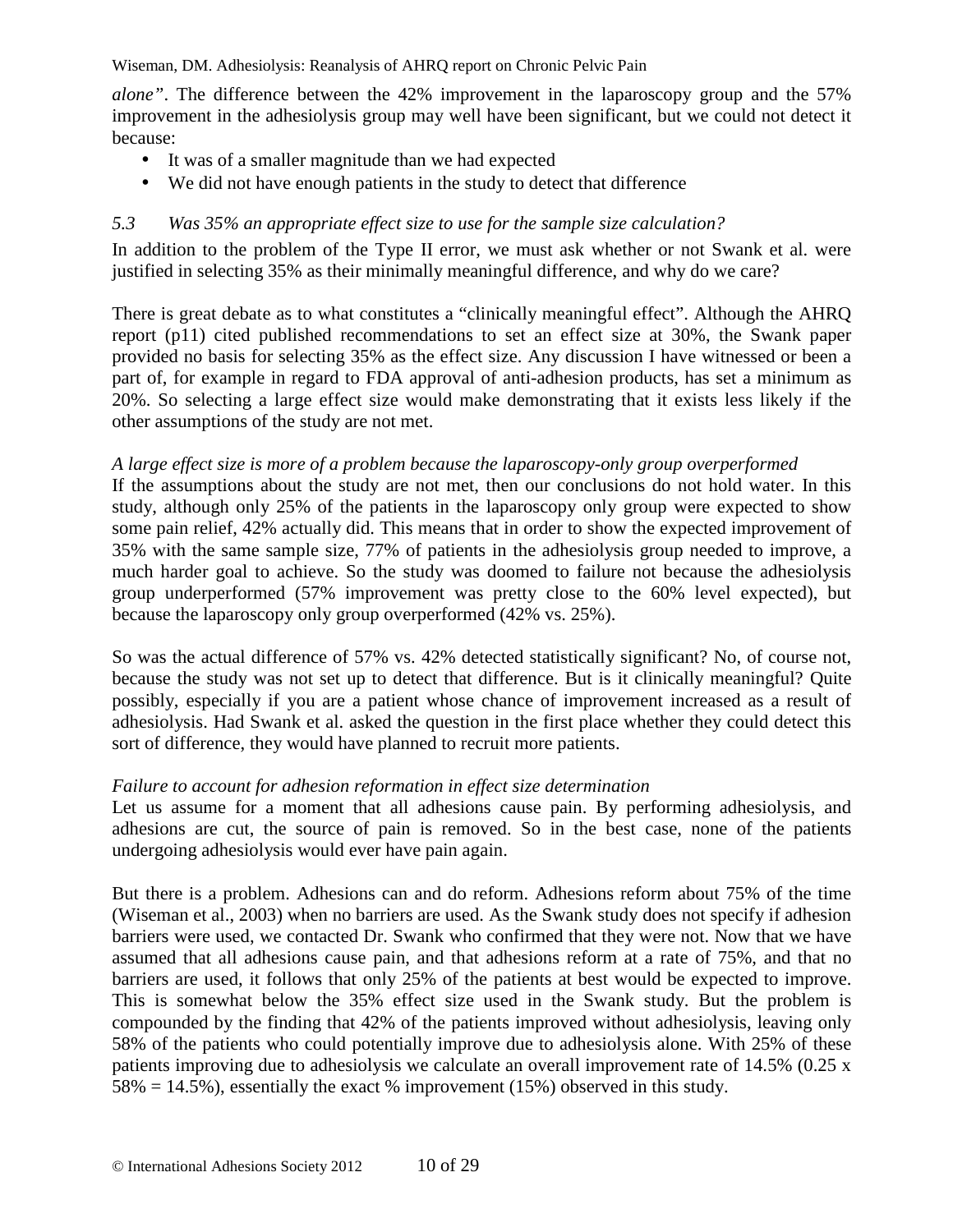Using this calculation, it is obvious that the effect size was likely inappropriate, leading to an underpowered study incapable of demonstrating an incremental improvement in 15% more of the patients treated by adhesiolysis, even if the improvement truly existed.

As Roman et al, (2009) point out, one wonders what results would have been obtained had adhesion barriers been used.

## *5.4 Is not being different the same as being the same?*

In addition to concluding that adhesiolysis is no different from laparoscopy only, the discussion in Swank et al., implies that they are the same. Indeed the Powerpoint presentation associated with the AHRQ report asserts:

• "Laparoscopic adhesiolysis and diagnostic laparoscopy were similarly effective in improving pain scores and quality of life." (Slide 17)

Showing that two groups are not different is not the same as saying that they are the same. But to say that the two treatments are the same, we would need to set up the study differently. Instead of asking:

• what *minimum* difference between the treatments will convince us that there is a difference? (i.e. are they different?)

we ask:

• what is the *maximum* difference up to which we would be comfortable in saying that the two treatments are the same? (i.e. are they the same?)

For the "are they different?) question we may well choose a *minimum* difference of say 35% (as was done in the Swank study), but for the "are they the same?" question we may only be comfortable in choosing a *maximum* difference of say 10% beyond which we are not comfortable in saying they are the same. So you will see that there is a sort of statistical "no man's land" between these two ideas and:

• Failing to show that two things are different is not the same as saying they are the same

This has consequences for our sample size calculation. It takes many more patients to be able to detect a difference, if it really exists, of 10% than one of 35%. So to be able to conclude that the two treatments are the same (i.e. statistically equivalent) would require many more patients. And that mistake was exactly what took place here. Indeed, Roman et al., (2009) provide a calculation to show that the two treatments are not the same, i.e. not equivalent (within 10% of each other) but are careful not to suggest that they are different and venture into another version of statistical "no man's land" where:

• Failing to show that two things are the same is not the same as saying they are different

## *5.5 No relationship between sample size calculation and actual analyses performed*

Although the sample size calculation performed in the Swank study was based on the use of Fisher's Exact Test, the analyses presented used Mann-Whitney, Wicoxon or Chi-square tests. What kind of data exactly were to have been subjected to Fisher's Exact Test is unclear, and the paper fails to report any data that have any bearing on the power analysis, again raising the question of appropriateness of the sample size calculation.

The data that most appropriately could have been subjected to Fisher's Exact Test are those found in Figure 2 of the paper when stratified simply in terms of success/failure or any improvement vs. no change or no improvement, i.e.: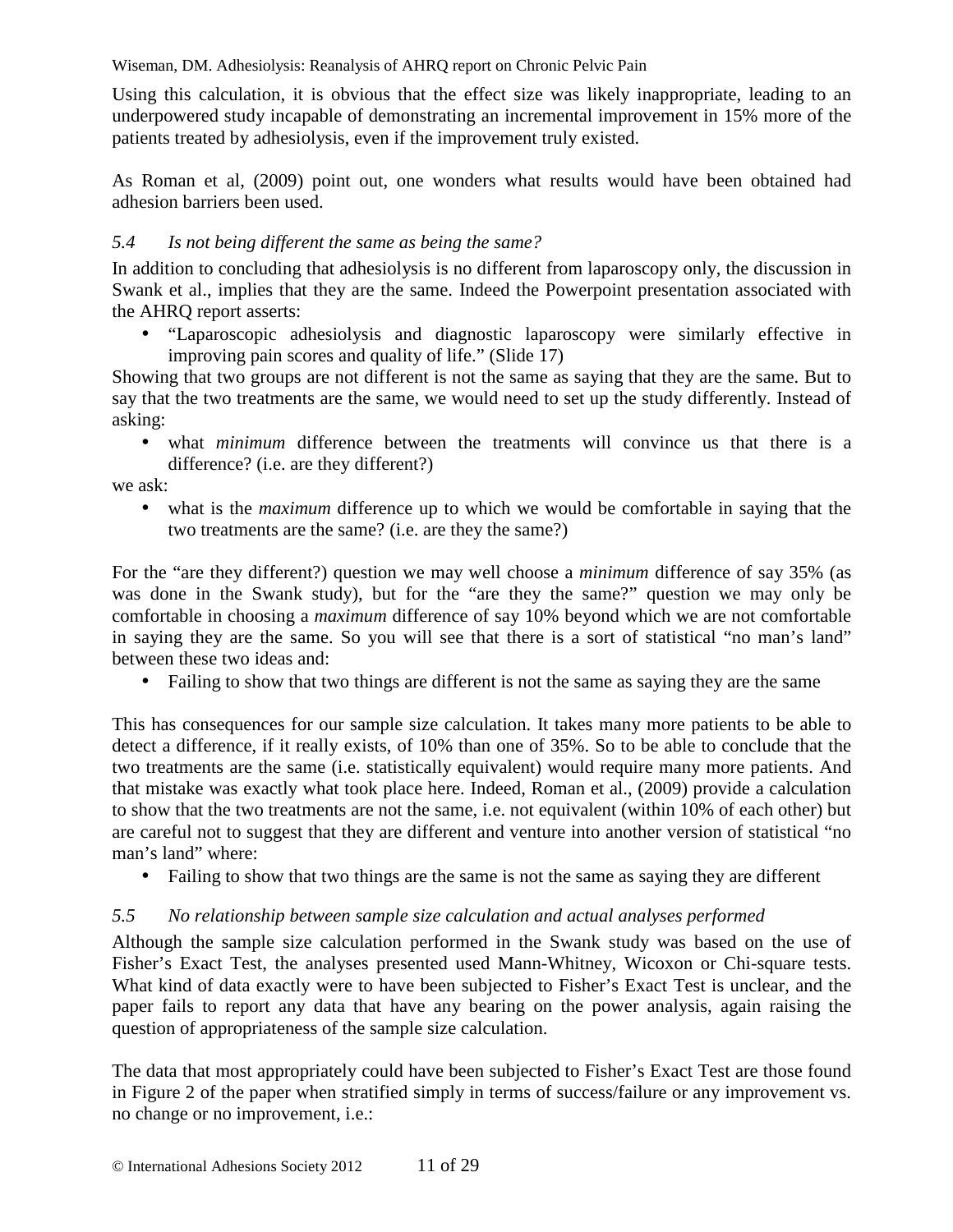57% of 52 patients  $=$  30 improved with adhesiolysis 42% of 48 patients  $= 20$  improved with laparoscopy alone

Applying Fisher's Exact Test  $p = 0.08$  (1 tail), 0.16 (2 tail) 2 tail Odds Ratio (95% CI) = 1.909 (0.862, 4.227)

Although not achieving statistical significance, a p value of 0.08 (being close to the conventional threshold of 0.05) is sufficient reason to suspect that the two treatments differ rather than to declare that the two treatments are similar. Of course this suspicion must be confirmed with more definitive study.

### *5.6 Possible bias by inappropriate pre-randomization treatment of selected patients*

The Swank study mentions that three of the eligible patients were treated by enterolysis (adhesiolysis involving the bowel) prior to randomization. We confirmed with Dr. Swank that this was indeed the case and that this is a source of bias. Dr. Swank also confirmed that pain did improve in these patients. Adding the 3 successes from the pre-randomized treatment to the improved group and rerunning Fisher's Exact Test

 $(30+3)/(52+3) = 60\%$  of 55 patients improved with adhesiolysis 42% of 48 patients = 20 improved with laparoscopy alone

Applying Fisher's Exact Test  $p = 0.048$  (1 tail), 0.077 (2 tail) 2 tail Odds Ratio (95% CI) = 2.1 (0.95, 4.616) 1 tail Odds Ratio (95% CI) = 2.1 (1.084 -4.067)

This re-analysis, albeit *post hoc* and using at least a 1 tail test shows that there is basis, albeit with a number of caveats, that there is a benefit of performing adhesiolysis.

*5.7 Methodological flaws and the classification by AHRQ of the study as "Good"* 

Given the discussion in 5.6, the Swank study is clearly not "free from bias" as described in Table E1 of the AHRQ report.

In addition to this methodological flaw, more than 20% of participants in the Swank study did not likely meet the AHRQ inclusion criteria.

The AHRQ report does not allow for the inclusion of studies where more than 20% of the participants did not meet the AHRQ inclusion criteria. The Swank study was a study of abdominal pain and not chronic pelvic pain. 13% of the patients were male. Even in the remaining 87% of patients who were female some of the pain may not have met the report's definition of female CPP. If only 8% (not an unreasonable number) of these would have had only dyschezia, dysuria or dyspareunia (excluded from the definition of chronic pelvic pain – see ES1 and p1) or other clearly non-pelvic pain, then the Swank study would have more than 20% of its participants who do not meet the AHRQ criteria, thus preventing the study from being included in the AHRQ analysis.

At best, these methodological flaws may justify downgrading the study from its current rating of "Good".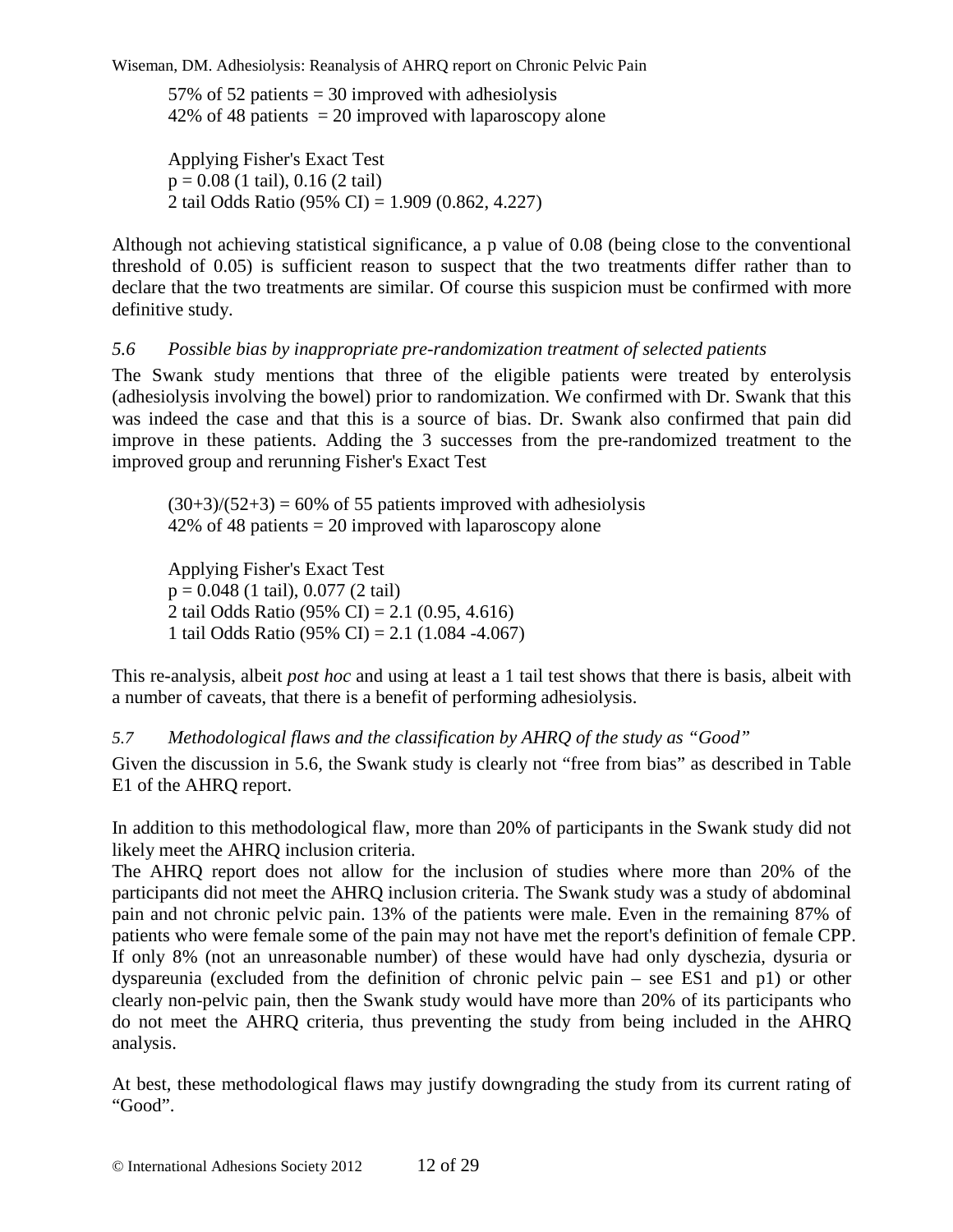## *5.8 Subpopulations in the Swank Study*

Although not part of the published study, Dr. Swank mentioned to us that he felt there was a subgroup of younger patients with limited adhesions who may have benefited from adhesiolysis. This may be worthy of further exploration.

## **6 Are we missing the point?**

Despite the Swank study lacking a third arm in which patients who are candidates for laparoscopy/ adhesiolysis are followed for 12 months (even assuming this could be blinded), Swank et al., concluded that both adhesiolysis and laparoscopy relieved pain. Ignoring for a moment the problem of how such a conclusion can even be reached without the third arm and even accepting that adhesiolysis does not contribute to an improvement in pain, 57% of patients undergoing laparoscopy and adhesiolysis did show some improvement in pain after 12 months.

If the implied conclusion that adhesiolysis is of no additional benefit is adopted by the surgical community, will it mean that patients will still be offered a diagnostic laparoscopy when other pathology has already been ruled out and the opportunity to be one of 42% of patients who benefit from that alone? Of course not. Patients will likely be offered nothing.

## **7 Conclusion**

The foregoing analysis is not intended to convince anyone that adhesiolysis is highly beneficial for treatment of pelvic pain. Given the issues noted regarding the Swank study itself, or its interpretation by the AHRQ report, any conclusion or implication that adhesiolysis does not benefit pelvic pain must be challenged. Clearly more research is needed to clarify this important issue. Above all, the research should at least build on the innovative study designed by Swank and his colleagues and attempt to overcome the shortcomings we have highlighted.

In the meantime, let this not be a cause to remove adhesiolysis, or even laparoscopy as an option for the treatment of pelvic or abdominal pain, provided other, less invasive measures have been fully explored.

## **8 APPENDIX: Correspondence with Dr. Jeff Andrews, Lead Author**

*Note that typos have not been corrected, to preserve integrity of original correspondence* 

## *8.1 Original email to Jeff Andrews 5/22/12*

| Subject: | AHRQ report on Pelvic Pain: Adhesiolysis-Swank study                |
|----------|---------------------------------------------------------------------|
| Date:    | 5/22/2012 5:55:22 P.M. Central Daylight Time                        |
| From:    | $S$ ynechion@aol.com                                                |
| To:      | jeff.andrews@vanderbilt.edu, [other recipients' addresses redacted] |
| CC:      | david.wiseman@adhesions.org                                         |

Dear Dr. Andrews

Your nurse Rebecca was kind enough to leave me a message with your email address after I had contacted your office yesterday.

I am writing concerning your AHRQ report (and associated CME) :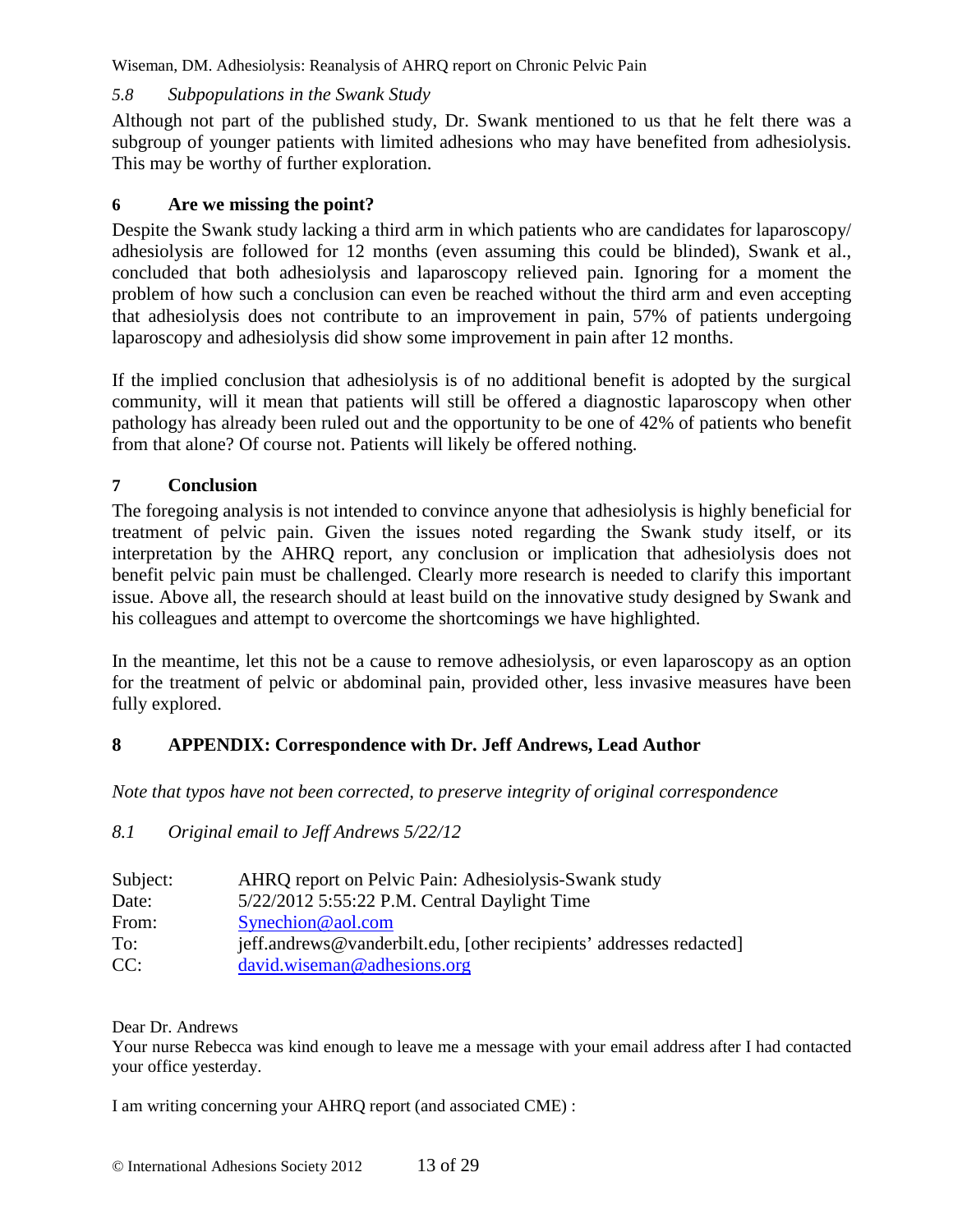Noncyclic Chronic Pelvic Pain Therapies for Women: Comparative Effectiveness http://www.effectivehealthcare.ahrq.gov/ehc/products/195/808/CER41-Pelvic-Pain\_20120112.pdf

I did take the CME quiz and completed an evaluation with most of my comments below, but I wanted to make contact with you directly.

#### Summary

In general the report and the CME were excellent and much needed. My one concern is regarding the discussion on adhesiolysis, the 2003 Swank study that it references in several places and the conclusion and impression that the report and its CME slides might leave with the reader that "adhesiolysis does not help pain, it is not worth performing".

As I hope to show there are a several flaws in the interpretation of the study and while their consideration does not convince one that "adhesiolysis certainly reduces pain", they should at least leave the reader with a more balanced impression that:

"The relationship between adhesions and pain is very complex. The few studies that address whether or not adhesiolysis benefits patients with CPP are limited either by size, design or interpretation, but nonetheless suggest that adhesiolysis may benefit some patients."

Left as is, I am fearful that this report, as far as its discussion on adhesiolysis, will be relied by payers and other policy makers to deprive many thousands of patients of an avenue of relief, one that may be the only one left after many years of futile search.

My objective is to request that by way of amendment of revision in future versions of this report, its executive, consumer and clinician summaries and the CME program that accompanies it, this balance is restored. Further the question of adhesion barriers, and the effect of a diagnostic laparoscopy alone should be addressed.

### Introduction

By brief way of introduction I have been conducting and publishing on pre-clinical and clinical adhesions research for nearly 25 years. The first 9 years of these I spent at Johnson & Johnson where I ended up heading the Interceed R&D program. In 1996 I left to found Synechion, a company providing R&D consulting services focussing on adhesions. For full disclosure, my clients have with financial/commercial interests in adhesions, as do I. I also founded the International Adhesions Society which through its web site and other activities provides support, impartial information and advocacy for patients with adhesions, without advocating any particular products. We have conducted research of our own, some of which you can read about here: http://adhesions.org/Wiseman2008SeminreprodMed26p356CAPPS.pdf

Although I am an advocate for the use of adhesion barriers and adhesiolysis (and much of my business depends on it), I certainly understand that there is a complex relationship between adhesions, pain and related disorders. Indeed in order to shift the paradigm from a surgical one that says "adhesions  $=$  pain  $=$ surgery = cure", I started using the terms Adhesions Related Disorder (ARD) and CAPPS (Complex Abdomino-Pelvic & Pain Syndrome) to shift the paradigm to one in which the complex nature of chronic pain and related conditions is considered in an integrative manner before resorting to surgery. Indeed I was instrumental in the conception and establishment of the world's first multidisciplinary center for adhesions and CAPPS at Celebration Health in FL: http://www.adhesionscenter.com/

#### What the report says about adhesiolysis

The overall impression of the report's conclusion regarding adhesiolysis I believe is to be found at the first place in the executive summary where it is mentioned, ie p ES6 (see also ES7)

"One good-quality RCT evaluated laparoscopic lysis of intraabdominal adhesions (Swank) and reported no improvement in pain scores over diagnostic laparoscopy."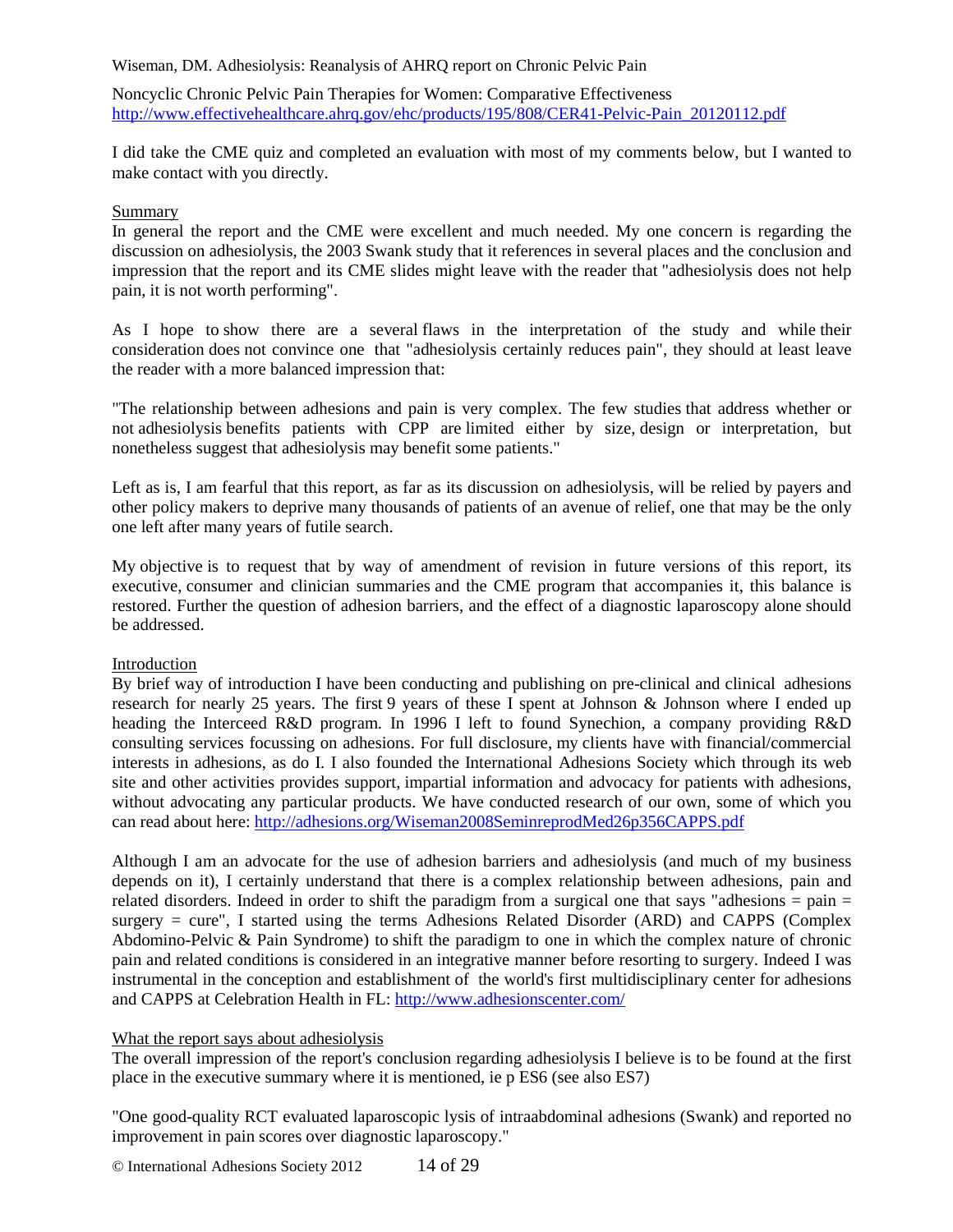"With two RCTs, one of fair and one of poor quality, we assessed the strength of evidence as low for the lack of efficacy of LUNA to improve pain status over diagnostic laparoscopy alone and low for the effects of adhesiolysis on pain and quality of life (one good-quality RCT)."

In other places similar statements are to be found:

p51 - The evidence is insufficient to conclude that surgical intervention is either effective or ineffective for the treatment of CPP.

p53 - The strength of evidence for the effect of adhesiolysis on pain status was low based on one good quality RCT.93

p70 - Aside from the lack of benefit reported for adhesiolysis, (Swank) little evidence demonstrates the effectiveness of surgical approaches

The report in a number of places gives language that could modify the strength of this conclusion, notably on ES6 and p53 which state that the conclusion is based on [onl] one good-quality RCT. The only other modifying language is on p37:

"The potential effects of diagnostic laparoscopy in women with CPP have not been fully studied. Improvements following post-diagnostic laparoscopy have been reported but whether these improvements are "real" or "placebo" remains to be determined. Among studies using diagnostic laparoscopy as the comparator to an active intervention, diagnostic laparoscopy was used primarily as a diagnostic tool to try to identify potential pathologic explanations for CPP, and patients were randomized after the diagnostic laparoscopy. In these studies, patients were randomized at the time of surgery, after the diagnostic portion of laparoscopy, to receive additional treatment intervention or not."

For the CME slides that accompany the report:

www.effectivehealthcare.ahrq.gov/tasks/sites/ehc/assets/file/chronic-pelvic-pain.ppt

the conclusion is even more condensed:

slide 17: "Laparoscopic adhesiolysis and diagnostic laparoscopy were similarly effective in improving pain scores and quality of life."

slide 20: "Among surgical approaches for CPP, both LUNA and laparoscopic adhesiolysis were not found to be superior to diagnostic laparoscopy."

The body of the report certainly conveys the complexity of CPP and begins to convey the still largely mysterious relationship between adhesions and CPP. The single reference to the Swank study without elaboration of its strengths and weaknesses fails to convey that complexity. I realise that for the purposes of CME (which is what most people will read) there is a need to summarise and simplify, but I believe it was done at a cost that will reflect itself in the way physicians interact with their CPP patients.

#### The Swank Study

The Swank study was relatively small (n=100) and showed that 42% of control patients benefited somewhat from laparoscopy only and 57% benefited with additional adhesiolysis (some 35% relative improvement). Page C47 of the report only lists Swank's "Pain Free", and "Much Improved" categories but not his "Improved" category which is where a difference between the groups appears (15% vs 30%).

Swank certainly failed to show a statistical significant difference between the groups but his conclusion (carried over into your report) that "it is not more beneficial than diagnostic laparoscopy alone" must surely be subject to a Type II error and inadequate powering of the study. We do not know what % of patients had a recurrence of adhesions that could explain pain. Indeed, the difference in the percent of patients with pain reduction in the adhesiolysis group (vs the control group) is consistent with the expected degree of improvement from the rates of adhesion reformation after adhesiolysis. Thirdly, we do not know in what % of patients were adhesion barriers used, if any.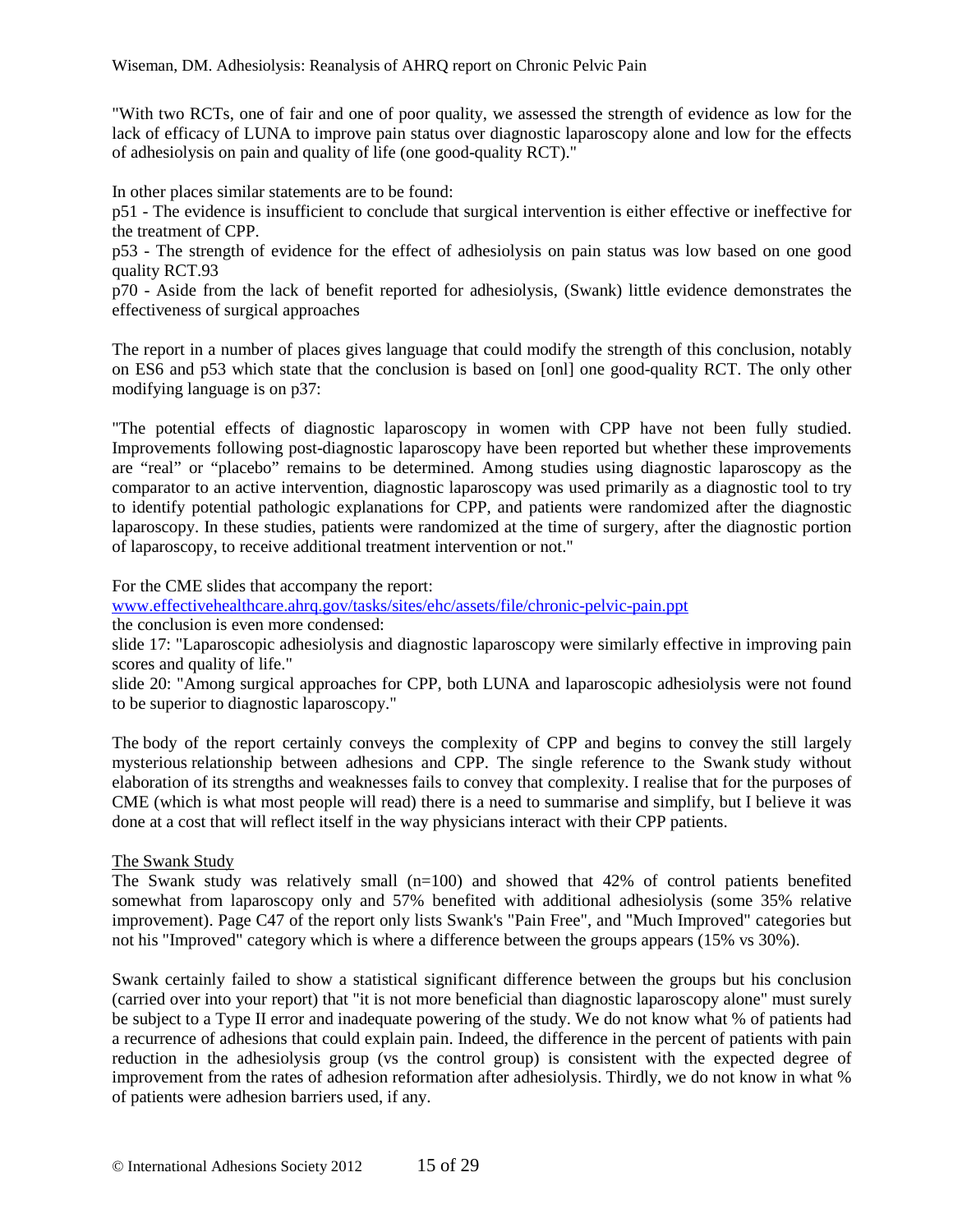In addition to the problem of adhesion reformation, the lack of (statistically significant) benefit may have been due to a) adhesions were not the cause of pain in some patients; b) the failure to remove scarring at the tissue surface (as opposed to lysing the "between-tissue adhesions" which may have been distorting nerves - causing pain; c) the failure to address neural changes resulting from the chronic nature of the pain; d) all of the above.

One possible outcome from the study is that laparoscopy itself (possible the act of performing general anesthesia an/or insufflation) is sufficient to effect at least a temporary reduction in pain. Certainly, anecdotally, this has been our experience in speaking to hundreds of "adhesions" patients over a period of some 16 years. I am not well versed in the LUNA literature, but it seems that there too laparoscopy alone has an effect on pain. This point is briefly addressed on page 37 of the report.

#### Conclusion

As the report and course correctly convey, further work is needed to identify the most effective surgical and non-surgical methods of treating CPP and to understand more fully the mechanisms of CPP. In the case of adhesions something is happening other than just a direct effect of two tissues being abnormally connected by scar tissue and so declarative statements of the kind made here about adhesiolysis (albeit with a disclaimer about the "low" level of evidence etc.) might label the issue unfairly as one that has been resolved.

At the time of its publication Dr. Michael Diamond of Wayne State University, and advisor to the IAS and someone with whom I have collaborated on many adhesions projects for nearly 25 years wrote a letter to the editor of the Lancet stating many of these points. Unfortunately the letter was not published, but I am pleased to note a more recent critique by Roman et al., (2009) on similar statistical and other grounds who state *"The trial should therefore not have concluded that the 2 surgical procedures were equivalent. By doing so, it is likely that numerous surgeons have abandoned laparoscopic adhesiolysis on the basis of this statement.*" Indeed on the basis of these remarks might I suggest that the Swank study in the report be rated (page E-1) as something less than "Good".

Please allow me the liberty of copying Dr. Michael Diamond (at Vanderbilt as a medical student, resident and Director of Rep-Endocrin) with whom I have briefly discussed this matter, although he has not reviewed this email. I am also copying Dr. Horace Roman with whom I have never corresponded, but on the basis of his paper suspect that he, like Dr. Diamond, may be able to contribute meaningfully to this discussion.

I would very much appreciate the opportunity to discuss with you this issue and to collaborate in updating this particular section of an otherwise outstanding and much needed work in its various forms. I await the pleasure of your reply.

Sincerely David Wiseman Ph.D., M.R.Pharm.S. Founder, International Adhesions Society (IAS) www.adhesions.org david.wiseman@adhesions.org Synechion, Inc. www.synechion.com david.wiseman@synechion.com

6757 Arapaho Road, Suite 711 #238 Dallas, TX 75248 972 931 5596 972 931 5476 FAX 469 939 5596 cell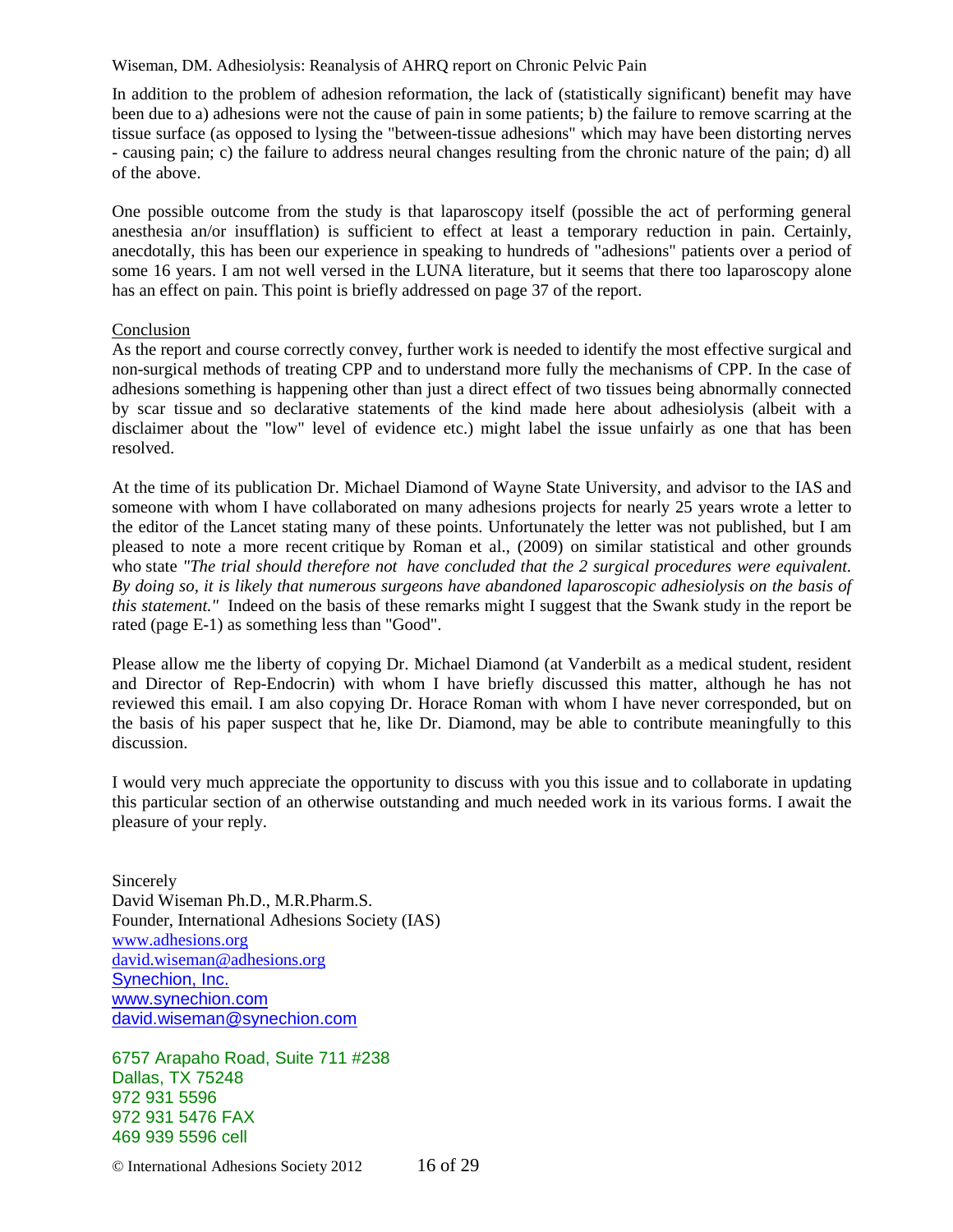Roman, H.; Hulsey, T. F.; Marpeau, L., and Hulsey, T. C. Why laparoscopic adhesiolysis should not be the victim of a single randomized clinical trial. Am J Obstet Gynecol. 2009 Feb; 200(2):136.e1-4

Randomized controlled trials may provide erroneous conclusions when the null hypothesis is not rejected because of insufficient analysis statistical power. The authors dispute the conclusion of a randomized controlled trial that compared chronic pain relief rates following laparoscopic adhesiolysis and diagnostic laparoscopy and recommended abandoning laparoscopic adhesiolysis. In the trial, the observed difference between pain rates (15%) was inferior to that expected (35%). On the basis of this result, we calculated the 90% confidence interval of the true difference, whose limits of -1% and 31% were found to fall outside the predetermined equivalency interval (- 10% to 10%). The trial should therefore not have concluded that the 2 surgical procedures were equivalent. By doing so, it is likely that numerous surgeons have abandoned laparoscopic adhesiolysis on the basis of this statement. In any randomized trial, a calculation of statistical power is required each time that the null hypothesis cannot be rejected.

Swank DJ, Swank-Bordewijk SC, Hop WC, et al. Laparoscopic adhesiolysis in patients with chronic abdominal pain: a blinded randomised controlled multi-centre trial. Lancet. 2003 Apr 12;361(9365):1247-51.

## *8.2 Additional email to Jeff Andrews 5/30/12*

| From:    | $Synechion@aol.com$ [Synechion@aol.com]                           |
|----------|-------------------------------------------------------------------|
| Sent:    | Wednesday, May 30, 2012 1:36 PM                                   |
| To:      | Andrews, Jeff [other recipients' addresses redacted]              |
| Subject: | New info on: AHRQ report on Pelvic Pain: Adhesiolysis-Swank study |

Dear Dr. Andrews

I am following up on my email of just over a week ago. I have this morning spoken with Dr. Swank who was kind enough to clarify some items mentioned in his paper.

### 1. Adhesiolysis was performed in patients excluded from the study.

As the paper states, there were three patients in whom lysis of bowel adhesions was performed prior to the randomization. Dr. Swank told me that the pain in these patients did certainly improve. Accordingly he could certainly appreciate why it may have been more appropriate to include them in the study. So I re-ran the numbers.

Whether you add these patients to the 52 randomized patients and regard them as successes, or add them to the 48 patients randomized to laparoscopy only and regard them as failures, the calculation seems to come out the same:

As original: 57% of 52 patients improving with adhesiolysis = 30 AND 42% of 48 patients improving with laparoscopy  $= 20$ 

A Fisher's Exact test gives:  $p = 0.08$  (1 tail), 0.16 (2 tail), 2 tail Odds Ratio (95% CI) = 1.909 (0.862, 4.227)

Adding the 3 successes from the pre-randomized treatment gives

60% of 55 patients improving with adhesiolysis =  $33$  AND 42% of 48 patients improving with  $laparoscopy = 20$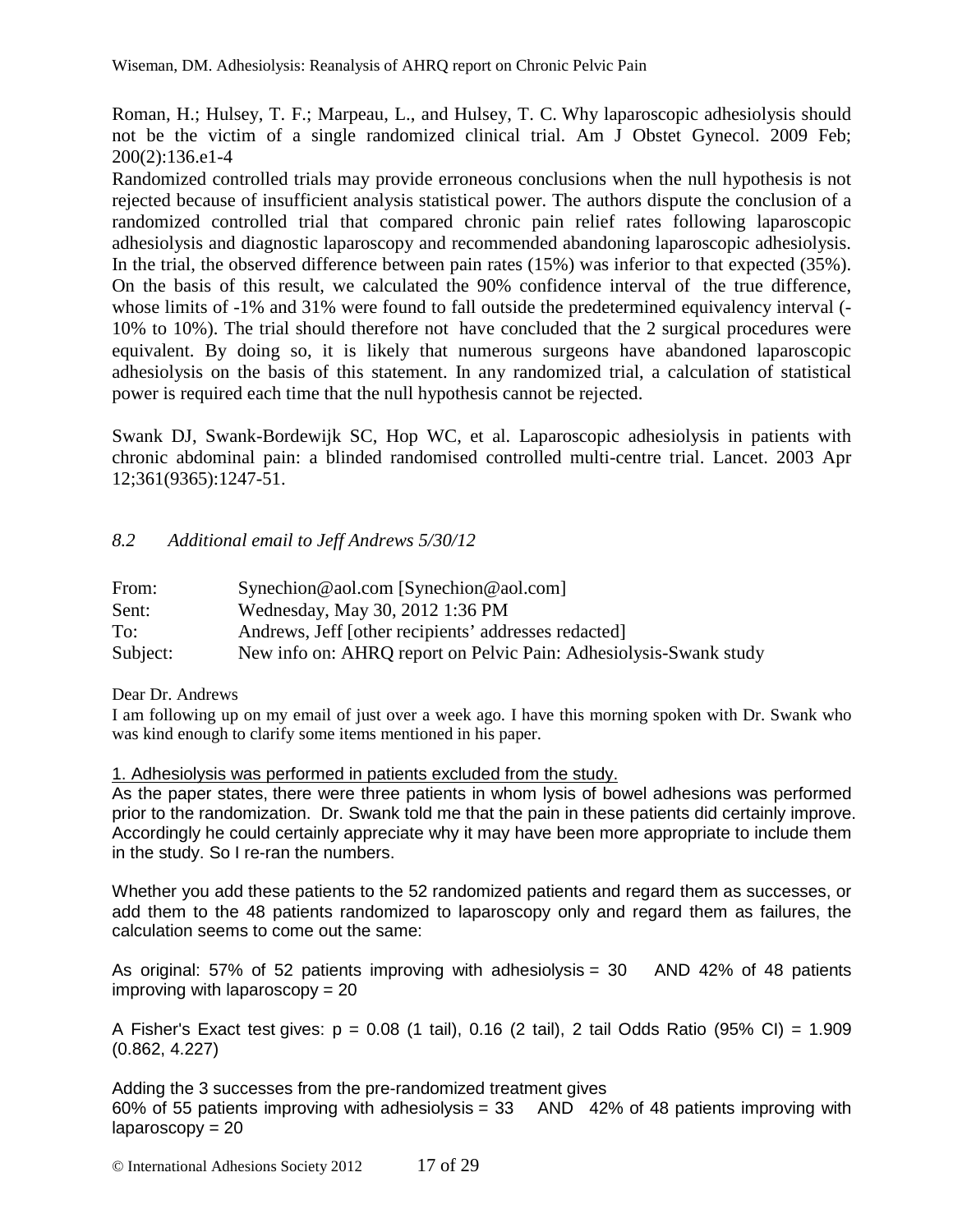and

A Fisher's Exact test using these new numbers gives:  $p = 0.048$  (1 tail), 0.077 (2 tail), 2 tail Odds Ratio (95% CI) = 2.1 (0.95, 4.616)

Since we are post hoc, and have reason to believe there is a benefit, we could well justify a 1 tail test. Adjusting the CI for the Odds ratio for one tail would give an interval of 1.084-4.067

So now the results seem to come out more in favor of adhesiolysis vs. laparoscopy alone, than before.

### 2. Sub-populations

Dr. Swank mentioned that he felt there was a subgroup of younger patients with limited adhesions who may have benefited.

### 3. Influence of adhesion barriers

Dr. Swank confirmed that there are were no barriers used in the study.

With the same caveats as in my earlier email, there is even more reason to appreciate that even if the results of this study do not achieve statistical significance, they certainly approach significance closely enough to temper the top-line messages contained in the AHRQ report and associated materials that "Laparoscopic adhesiolysis and diagnostic laparoscopy were similarly effective in improving pain scores and quality of life."

I await the pleasure of your reply on this and my previous email.

**Sincerely** 

**Sincerely** David Wiseman Ph.D., M.R.Pharm.S. Founder, International Adhesions Society (IAS) www.adhesions.org david.wiseman@adhesions.org Synechion, Inc. www.synechion.com david.wiseman@synechion.com

6757 Arapaho Road, Suite 711 #238 Dallas, TX 75248 972 931 5596 972 931 5476 FAX 469 939 5596 cell

## *8.3 Brief Response from Jeff Andrews 6/5/12*

\_\_\_\_\_\_\_\_\_\_\_\_\_\_\_\_\_\_\_\_\_\_\_\_\_\_\_\_\_\_\_\_\_\_\_\_\_\_\_

| Subject: | RE: New info on: AHRQ report on Pelvic Pain: Adhesiolysis-Swank study |
|----------|-----------------------------------------------------------------------|
| Date:    | $6/5/2012$ 3:46:13 P.M. Central Daylight Time                         |
| From:    | jeff.andrews@Vanderbilt.Edu                                           |
| To:      | $S$ ynechion@aol.com                                                  |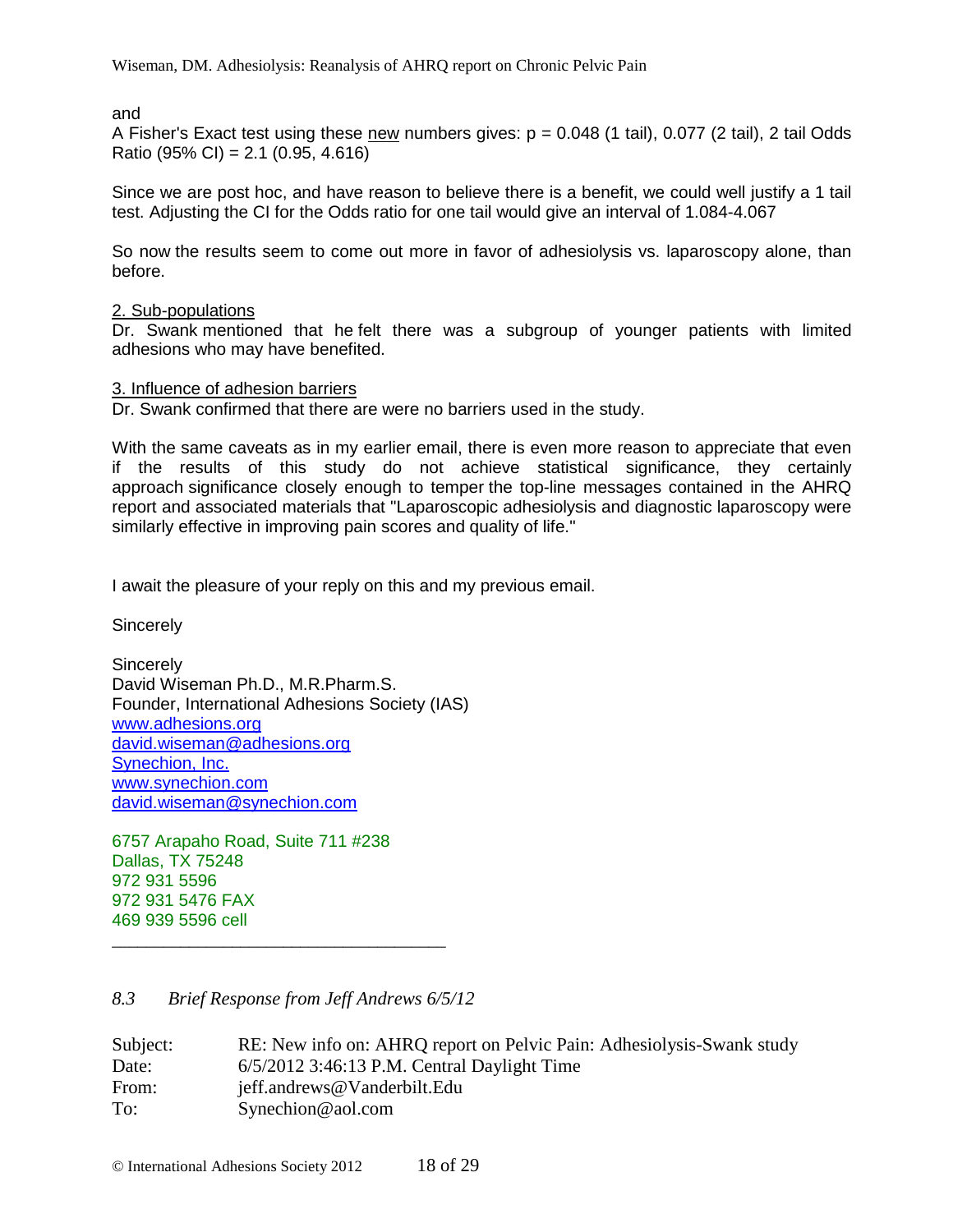Dr Wiseman

The way things work at AHRQ/EHC, AHRQ must respond to comments and questions. I must provide my thoughts to them and they have the responsibility to answer. I have forwarded your Emails to them, and I am sure you will be receiving a response. Thanks very much

Jeff Andrews, MD

\_\_\_\_\_\_\_\_\_\_

### *8.4 Full Initial Response from Jeff Andrews 6/14/12*

| Subject: | RE: New info on: AHRQ report on Pelvic Pain: Adhesiolysis-Swank study |
|----------|-----------------------------------------------------------------------|
| Date:    | $6/14/2012$ 1:33:56 P.M. Central Daylight Time                        |
| From:    | jeff.andrews@Vanderbilt.Edu                                           |
| To:      | $S$ ynechion@aol.com                                                  |
| CC:      | david.wiseman@adhesions.org                                           |

Dear Dr Wiseman please forgive the inordinate delay in this response I have attached a letter to you thanks again for your interest and careful commentary

Jeff Jeff Andrews, MD, FRCSC Associate Professor of Obstetrics and Gynecology Senior Scientist in the Vanderbilt Evidence-based Practice Center Associate Editor for the Effective Health Care Program, AHRQ

### Attached response from Jeff Andrews:

### Dr. Wiseman,

Thank you for your interest in the report on Management of Noncyclic Chronic Pelvic Pain. As described in the report, this comparative effectiveness review was specifically focused on treatments for noncyclic chronic pelvic pain. The report's key questions and the inclusion/exclusion criteria for studies in the report were developed with a team of technical experts and went through public review and comment (June 3, 2010-July 1, 2010). As such, the criteria by which studies were selected were as follows:

- Original research
- Population composed of adult women  $(\geq)18$  years of age) with noncyclic or mixed cyclic/noncyclic CPP undergoing surgical or nonsurgical treatment for CPP (studies with a primary focus on coexisting conditions (vulvodynia, irritable bowel syndrome, etc.) or on cancer pain or pregnancy-related pain were not included)
- Study had to be either a controlled trial or prospective cohort study with at least 50 women with noncyclic/mixed CPP or cross-sectional study or case series with at least 100 women with noncyclic/mixed CPP and reporting relevant harms or prevalence data; for those studies including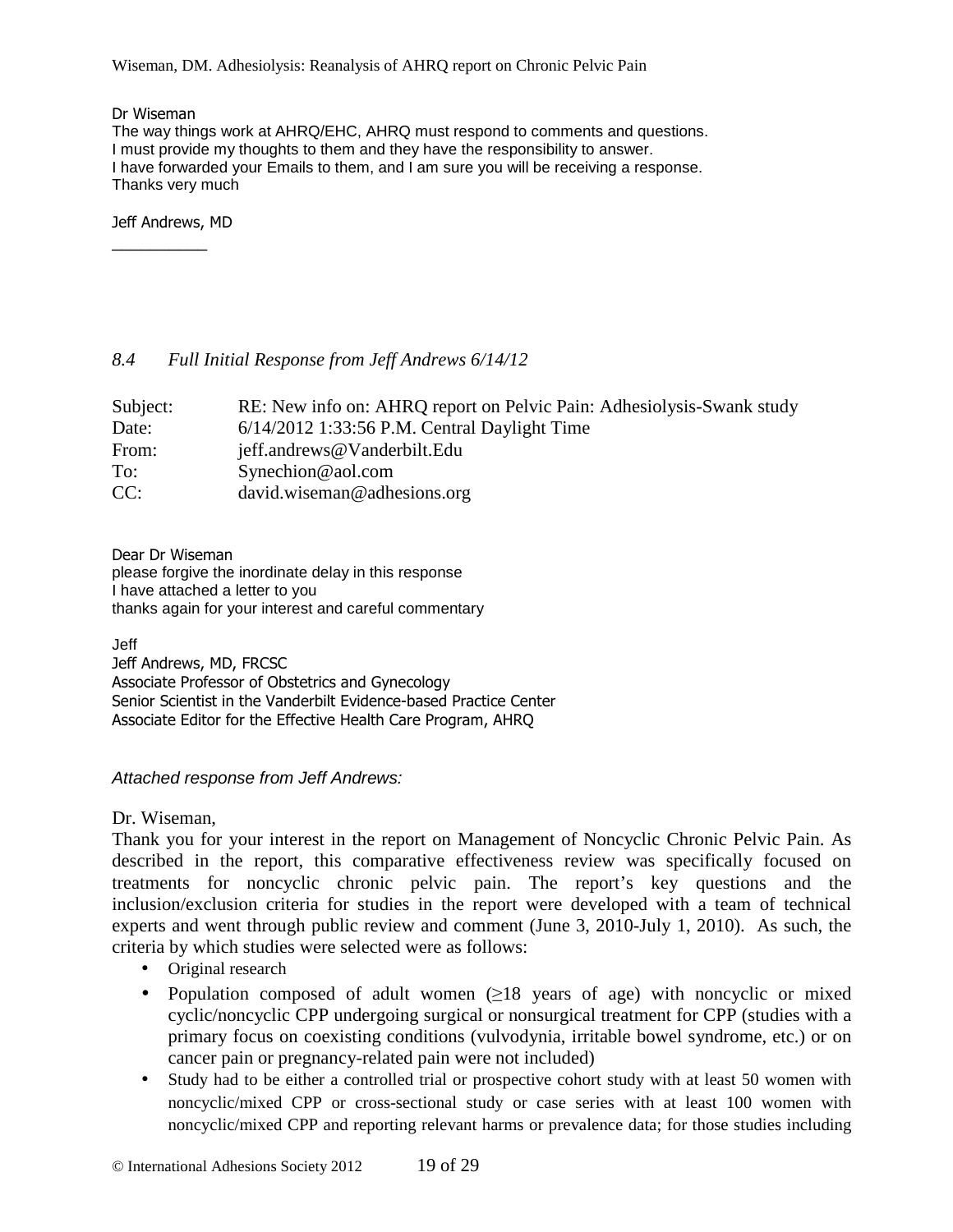women and men or adult women and adolescents, we retained the study if least 80% of the population was adult women with noncyclic/mixed CPP

- Studies had to address an outcome of interest (pain status, functional status, quality of life, patient satisfaction, harms/adverse events of nonsurgical therapies)
- Studies had to include extractable on outcomes of interest

We would not have included studies on adhesiolysis if the patient populations or study designs did not meet criteria for inclusion. Therefore, as noted, this is not intended to be an analysis of adhesiolysis writ large, but included those adhesiolysis studies that focused specifically on our target patient population. This set included the one RCT that you comment about, that of Swank et al. As noted in the report, we assessed this study to be of good quality. You note that you "reran" the numbers adding patients not included in the published study (post hoc analysis). Accepted methodology for systematic reviews does not include adding patients not in the study to the statistical analysis.

We also alert you that the conclusions on strength of evidence in the report should not be conflated with measures of effectiveness. Strength of evidence considers both the observed effectiveness of interventions and the confidence that we have in the stability of those effects in the face of future research. The degree of confidence that the observed effect of an intervention is unlikely to change is presented as strength of evidence, and it can be regarded as insufficient, low, moderate, or high. Strength of evidence describes the adequacy of the current research, both in terms of quantity and quality, as well as the degree to which the entire body of current research provides a consistent and precise estimate of effect. Interventions that have demonstrated benefit in a small number of studies but have not yet been replicated using the most rigorous study designs will therefore have insufficient or low strength of evidence to describe the body of research. Future research may find that the intervention is either effective or ineffective. The overall strength of evidence could be graded as "high" (indicating high confidence that the evidence reflects the true effect and further research is very unlikely to change our confidence in the estimate of effect); "moderate" (indicating moderate confidence that the evidence reflects the true effect and further research may change our confidence in the estimate of effect and may change the estimate); "low" (indicating low confidence that the evidence reflects the true effect and further research is likely to change our confidence in the estimate of effect and is likely to change the estimate); or "insufficient" (indicating that evidence is either unavailable or does not permit estimation of an effect). In this case, the strength of evidence was evaluated as low, indicating low confidence that the evidence reflects the true effect, and furthermore, that future research is likely to change the estimate of effect. We think you are in agreement with us; you are not confident that adhesiolysis does not benefit noncyclic chronic pelvic pain, and we would all welcome further research to clarify the uncertainty.

As you note in your comments, the role of adhesions in chronic pelvic pain has not been established. More research is needed both on this relationship and on interventions directed at adhesion prevention and adhesion management, as we have noted in our report.

Sincerely, Jeff Andrews, MD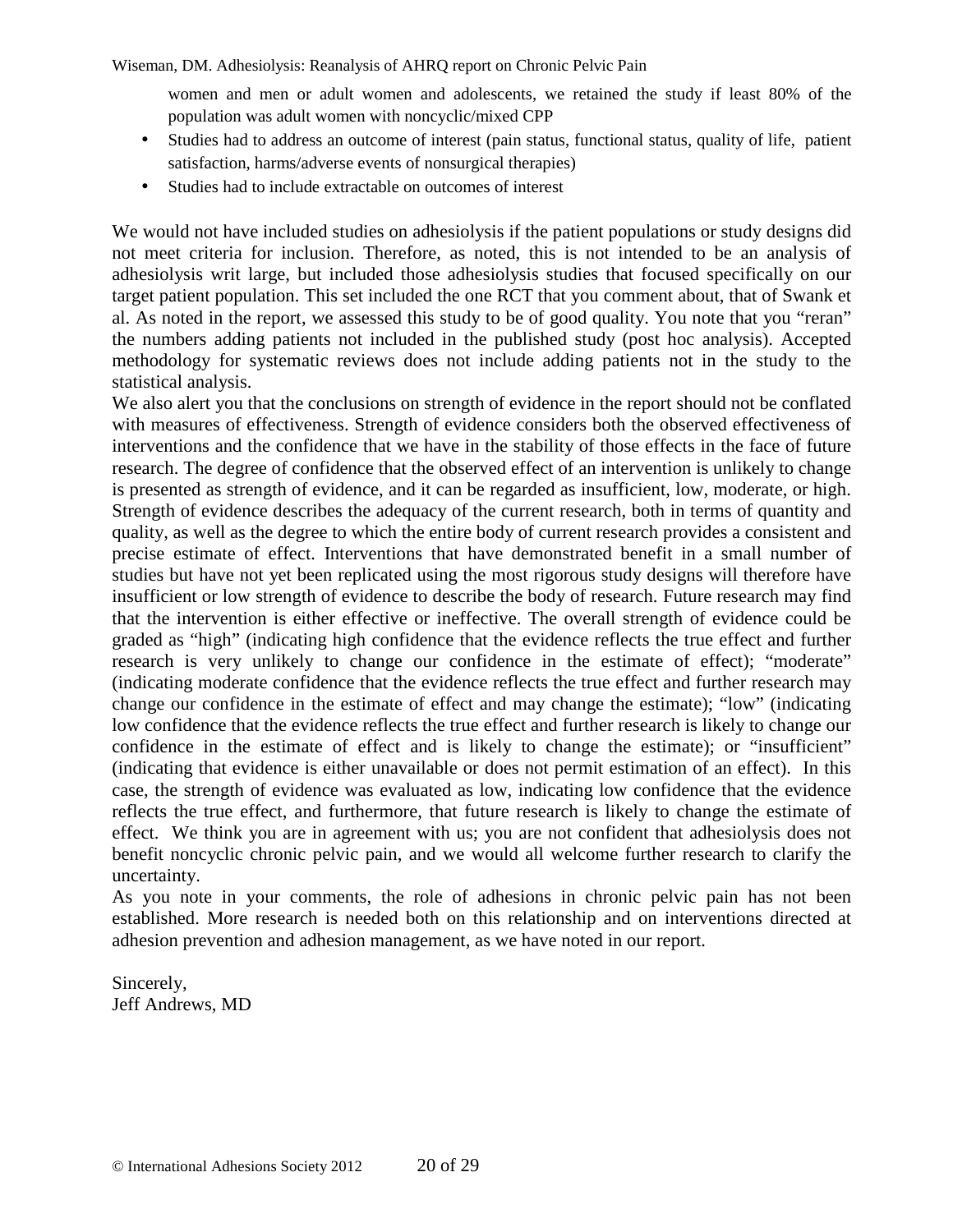### *8.5 Reply to Jeff Andrews 6/29/12*

| Subject: | Re: New info on: AHRQ report on Pelvic Pain: Adhesiolysis-Swank study |
|----------|-----------------------------------------------------------------------|
| Date:    | $6/29/2012$ 6:10:20 P.M. Central Daylight Time                        |
| From:    | $S$ ynechion@aol.com                                                  |
| To:      | jeff.andrews@Vanderbilt.Edu                                           |
| CC:      | [other recipients' addresses redacted]                                |

Dear Dr. Andrews

Thank you for your detailed reply. I am sorry that I was unaware of the report during its comment period and would certainly have been willing to provide comments.

## Summary

Based on your statement:

"In this case, the strength of evidence was evaluated as low, indicating low confidence that the evidence reflects the true effect, and furthermore, that future research is likely to change the estimate of effect. *We think you are in agreement with us; you are not confident that adhesiolysis does not benefit noncyclic chronic pelvic pain*, and we would all welcome further research to clarify the uncertainty."

In affirming our agreement let me point out that your last sentence is the bottom line message that I believe is most appropriate to convey in the report and the accompanying CME presentation. Again I am concerned that the wording of various summary statements does not adequately convey this message. For style reasons only let me suggest that the report's statement on p51 is the one that should be used in the discussion of adhesiolysis: *"The evidence is insufficient to conclude that surgical intervention is either effective or ineffective for the treatment of CPP."*

I am therefore writing to request that this statement is the one used in the report summary and the accompanying CME to fairly reflect the state of the art regarding adhesiolysis and CPP. I realise that it may not be possible to amend the report itself, but possibly to amend the web-based summaries for example:

the patient version: http://www.effectivehealthcare.ahrq.gov/search-for-guides-reviews-andreports/?pageaction=displayproduct&productID=1032

the physician version: http://www.effectivehealthcare.ahrq.gov/search-for-guides-reviews-andreports/?pageaction=displayproduct&productID=931

To stress – I am not suggesting revising any of the findings of the report, merely providing a balance in the summary sections that already exists within its body.

As I mentioned in my original email, I have taken the liberty of including in this discussion, Dr. Michael Diamond with whom I have worked for many years on many adhesions projects. For full disclosure we both have financial interests in the business of adhesions and consult with a number of companies working in that area. We will be happy to provide further details on request. In this matter, neither of us have been retained or induced by any client to make these overtures to you.

Because it may not be possible to amend the report itself and because it did not appear in the peer reviewed literature, we are considering submitting an editorial to one of the main GYN journals discussing the report, the issue of adhesiolysis and pain, as well as calling for definitive research on the matter. We invite your participation in this endeavor as a co-author. We are also considering submitting a grant application to conduct a high quality study to resolve the issue of adhesiolysis and pain. Again we invite your participation and collaboration in this endeavor.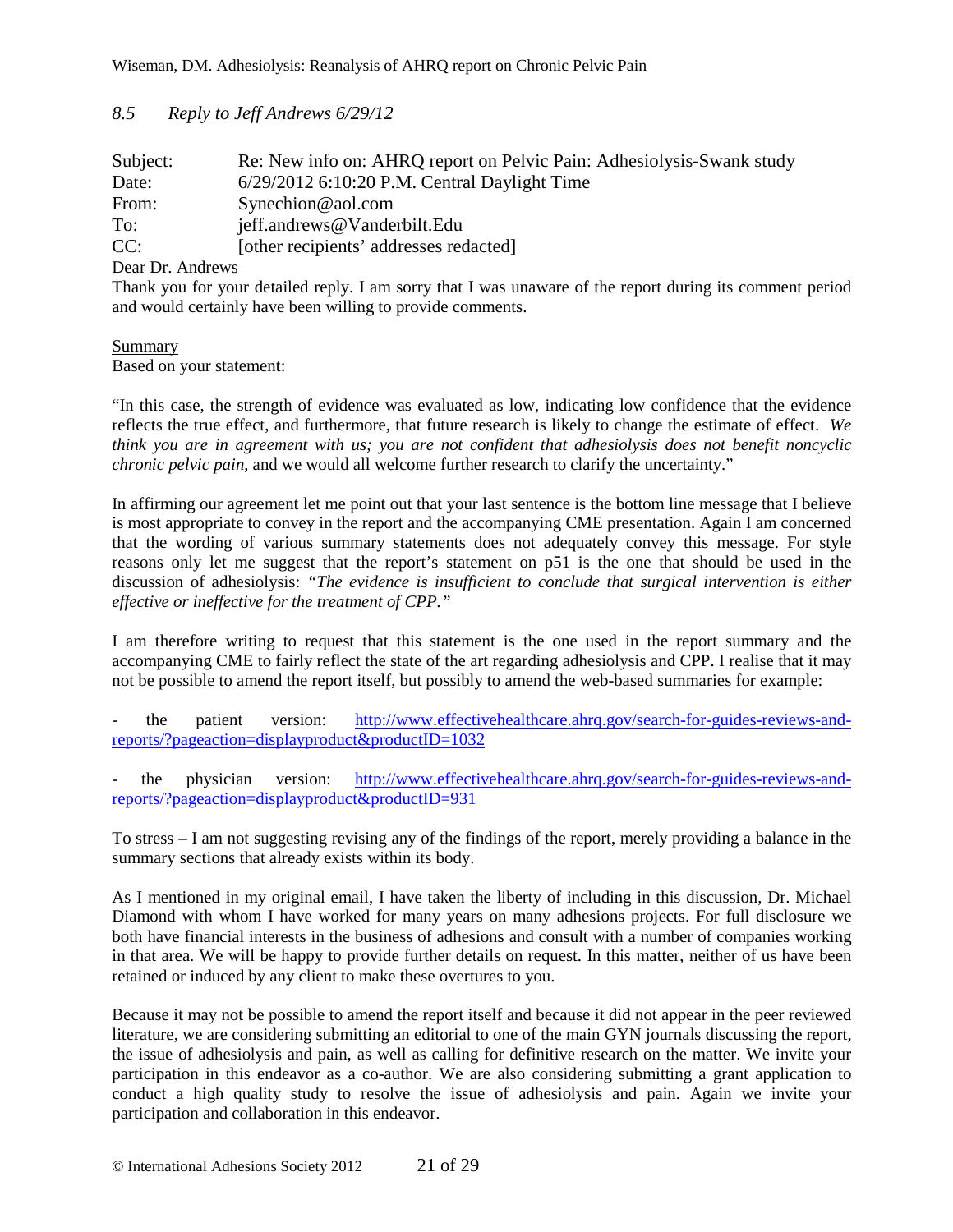Some further analysis and discussion is found below. We await the pleasure of your reply.

Sincerely

David Wiseman

Cc Dr. Michael Diamond

Further Analysis

Concerns If your statement: *"We think you are in agreement with us; you are not confident that adhesiolysis does not benefit noncyclic chronic pelvic pain"* 

reflects most fairly your analysis, then, reiterating my concerns – that even though the body of the report does limit the import of the Swank study in several places, the summary sections and the accompanying CME presentation (which is what most readers will peruse) convey the converse message namely:

*"We are not confident that adhesiolysis does benefit noncyclic chronic pelvic pain"* 

Some might even understand this as meaning: "*Adhesiolysis definitely does not benefit noncyclic CPP."* 

With this sort of language, and in the absence of good quality studies that provide a high SOE, I am concerned that the report's summary statements will find their way into policies within FDA, DHSS or insurance providers prematurely. This will have all sorts of repercussions that will deny treatment to patients that until proven otherwise, could benefit them, given proper informed consent.

The summary found on the web page: http://www.effectivehealthcare.ahrq.gov/index.cfm/search-for-guides-reviews-andreports/?pageaction=displayproduct&productid=1029

comes close to providing some perspective:

• No significant difference was found between laparoscopic adhesiolysis and diagnostic laparoscopy for improving pain status and quality of life. [Low SOE]

Evidence from one RCT in patients with adhesions showed that both laparoscopic adhesiolysis and diagnostic laparoscopy significantly improved pain scores and quality of life at 12 months of followup, with no significant differences between the two interventions.

The statement that follows may serve to provide more balance:

• Evidence was insufficient to permit meaningful conclusions about the relative effectiveness of the following interventions in improving pain status. [Insufficient SOE] Surgical versus non-surgical therapy LUNA versus uterosacral ligament resection

although it is not clear that this includes the adhesiolysis work.

Statement Analysis The main statements in question are as follows: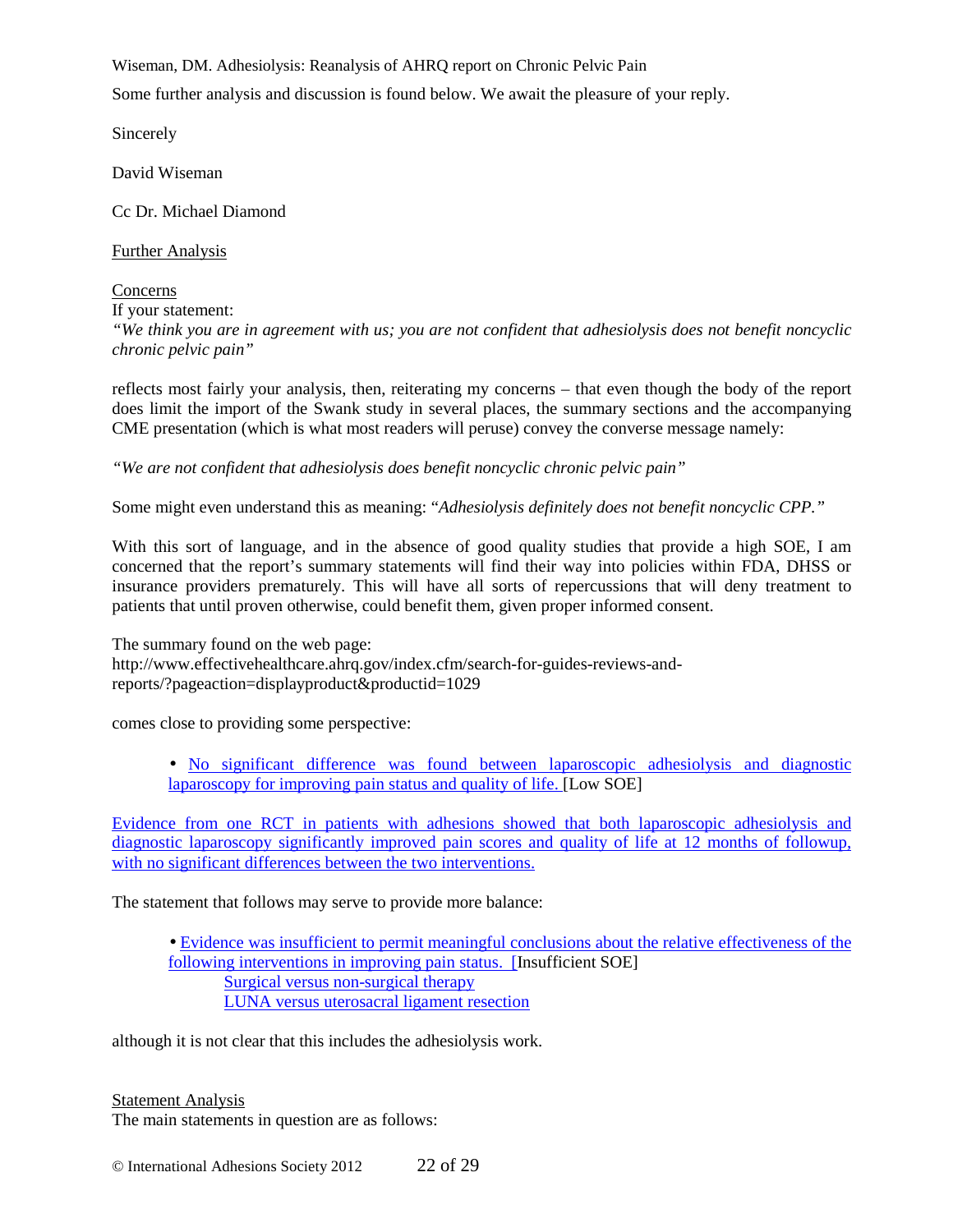pES6 (see also ES7): "One good-quality RCT evaluated laparoscopic lysis of intraabdominal adhesions (Swank) and reported no improvement in pain scores over diagnostic laparoscopy."

"With two RCTs, one of fair and one of poor quality, we assessed the strength of evidence as low for the lack of efficacy of LUNA to improve pain status over diagnostic laparoscopy alone and low for the effects of adhesiolysis on pain and quality of life (one good-quality RCT)."

Even accepting that the Swank study is "good" (see below) I hope you will agree that the above statements convey the impression that

*"We are not confident that adhesiolysis does benefit noncyclic chronic pelvic pain"* 

more than

[we] *"are not confident that adhesiolysis does not benefit noncyclic chronic pelvic pain"* 

If the issue is the ability to convey the message succinctly for the report, then p51 was able to rise to the challenge:

"The evidence is insufficient to conclude that surgical intervention is either effective or ineffective for the treatment of CPP."

Let me suggest that this statement is the one appropriate to represent fairly the state of the art regarding adhesiolysis and CPP.

The situation regarding the CME slides accompanying the report is similarly problematic www.effectivehealthcare.ahrq.gov/tasks/sites/ehc/assets/file/chronic-pelvic-pain.ppt

The key statements are found in:

### Slide 17:

"Laparoscopic adhesiolysis and diagnostic laparoscopy were similarly effective in improving pain scores and quality of life."

Evidence was based on 1 RCT in patients with CPP associated with adhesions who were followed up for 12 months. *Strength of evidence*: low

And slide 20:

"Among surgical approaches for CPP, both LUNA and laparoscopic adhesiolysis were not found to be superior to diagnostic laparoscopy."

### Should the Swank study should be regarded a "good quality"?

With the Swank study classified as "good" the above arguments are still valid. How much more so if one considers the analysis below suggesting that the Swank study should be downgraded from "good".

#### *Possible bias by excluding enterolysis patients*

I pointed out in my original email to you, as well as those described in Roman's paper, a number of methodological flaws in the Swank study. Since then, Dr. Korell of Germany pointed out to me another issue that I had not focused on earlier relating to three patients in whom enterolysis was performed. Wishing to clarify the status of these patients I telephoned Dr. Swank who kindly clarified that this was done prior to randomization. He agreed that this was therefore the source of some potential bias. Given freedom from bias as one of the criteria for grading a study, and the rating of this study as being "free from bias" (Table 17), let me suggest that the study be downgraded from "good" on this basis alone, in addition to the other flaws mentioned.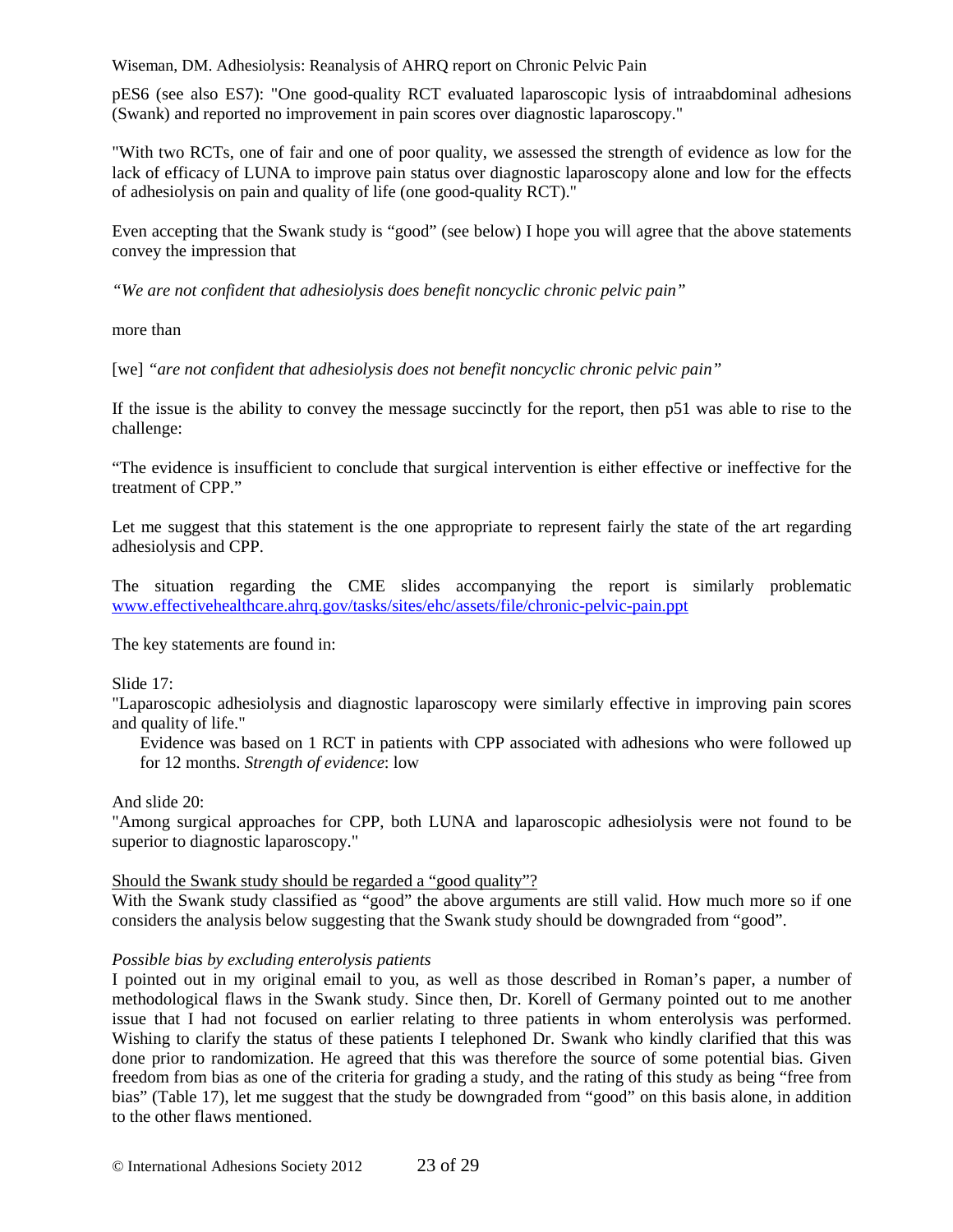I understand that your report did not allow for post hoc analysis, but my re-running of the numbers merely satisfied my curiosity as to what effect including those patients would have. Even if it were sufficient to upgrade the quality of evidence for adhesiolysis, the study quality should still be downgraded.

You are certainly free to verify my conversation with Dr. Swank. His contact details are: Dr D J Swank *[contact details redacted]* 

#### *Power analysis: assumptions not met*

Some further points I had not mentioned previously relate to the power analysis about which the Swank paper states.

*"We calculated that a sample size of 120 patients was needed, on the assumption that 90% of our patients had adhesions, that there is a 25% reduction in pain attributable to placebo, and that 60% of patients would have pain relief 1 year after laparoscopic adhesiolysis. Furthermore, 50 patients were needed in each group to detect a 35% reduction in pain after laparoscopic adhesiolysis compared with laparoscopy, with a power of 80% for a significance level of 5% (two-sided) with Fisher´s exact test."* 

Several points:

1. Unlike the AHRQ report (p36) which cites published recommendations to sets an effect size at 30%, the Swank paper provided no basis for selecting 35% as the effect size. Of course there is great debate as to what constitutes a "clinically meaningful effect". Any discussion I have witnessed or been a part of, for example in regard to FDA approval of anti-adhesion products, has set a minimum as 20%. The AHRQ report sets this as 30% (p36). So 35% would seem a tad high meaning that had 30% been selected, the power analysis would have calculated a larger sample size, possibly altering the level of final statistical significance.

In its discussion of sample size (p36), the AHRQ report lowered its requirement for sample size from 350 to 50, allowing for some compromise for the reasons fairly stated. This said it was not necessary to compromise across the board and let me suggest that studies that deviated from the basic criteria (other than sample size) should have received a lower rating as to quality.

2. Even with the 35% effect size, the power analysis assumed a placebo effect of 25%, which turned out much higher. Thus one major assumption of the power analysis was not met.

3. The power analysis was predicated on a Fisher's exact test and yet all the analyses presented used Mann-Whitney, Wicoxon or chi-square tests. What kind of data exactly were to have been subjected to Fisher's exact test is unclear, and the paper fails to report any data that have any bearing on the power analysis.

Perhaps most appropriately Fisher's exact test would be used to compare success/failure ie any improvement vs. no change or no improvement. Using data in Figure 2:

A Fisher's Exact test gives:  $p = 0.08$  (1 tail), 0.16 (2 tail), 2 tail Odds Ratio (95% CI) = 1.909 (0.862, 4.227)

Adding the 3 successes from the pre-randomized treatment gives 60% of 55 patients improving with adhesiolysis= 33AND 42% of 48 patients improving with laparoscopy= 20

And a Fisher's Exact test using these new numbers gives:  $p = 0.048$  (1 tail), 0.077 (2 tail), 2 tail Odds Ratio (95% CI) = 2.1 (0.95, 4.616)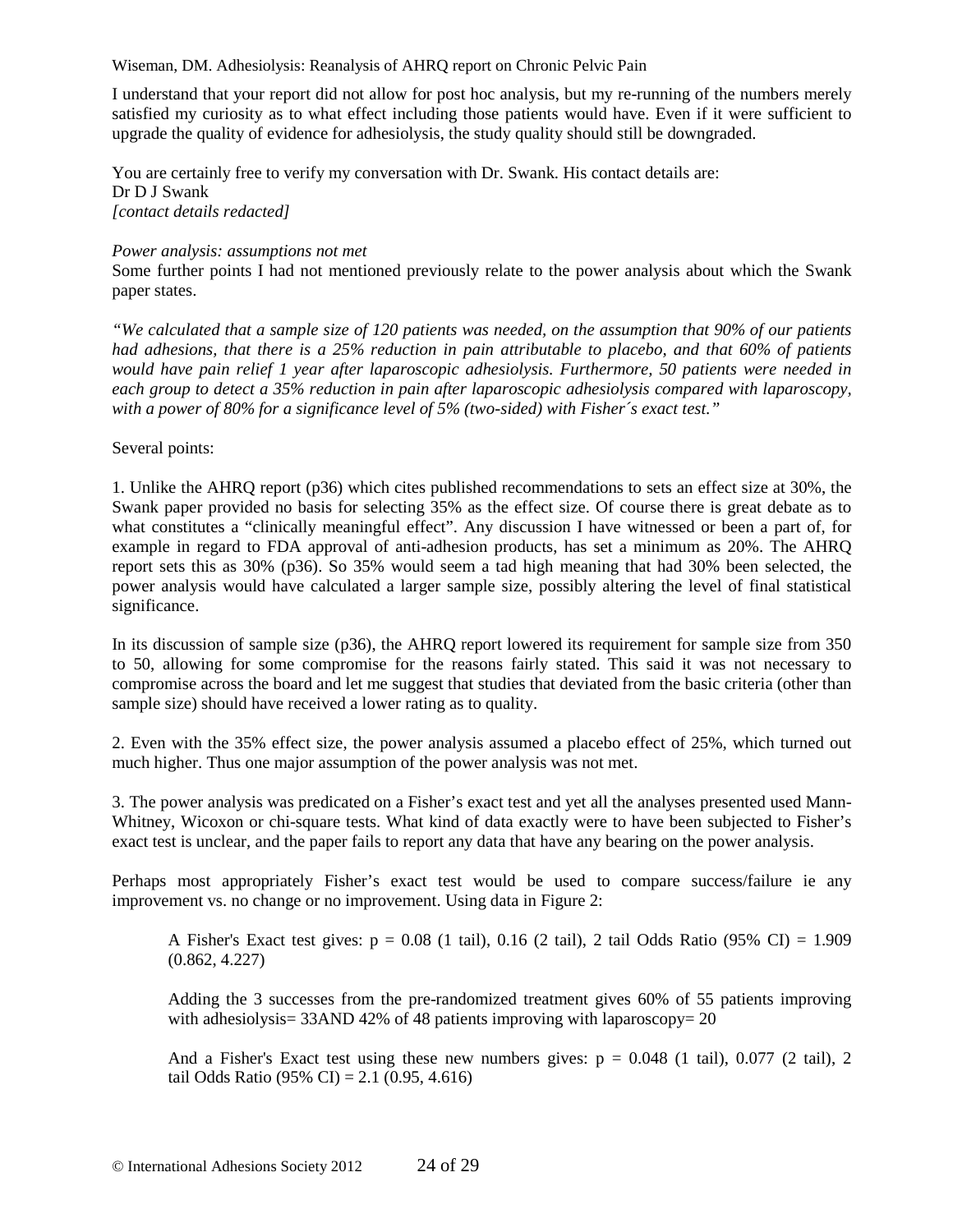Again these post hoc analyses are not intended to convince anyone that adhesiolysis is highly beneficial, not merely to illustrate that were a number of methodological flaws in the study which should contribute to a lower than "good" rating.

Lastly, let me emphasise that despite the above comments, I believe that Swank and his colleagues performed a novel and important study which has certainly contributed to the literature (and clearly discussion !!) about CPP and adhesions. As we both agree, more research is needed to clarify this issue.

### *8.6 Follow up email sent to Jeff Andrews July 17 2012*

| From:    | Synechion@aol.com                                                     |
|----------|-----------------------------------------------------------------------|
| Sent:    | Tuesday, July 17, 2012 6:18 PM                                        |
| To:      | Andrews, Jeff                                                         |
| $Cc$ :   | [other recipients' addresses redacted]                                |
| Subject: | Re: New info on: AHRQ report on Pelvic Pain: Adhesiolysis-Swank study |

Just following up on this sent on 6/29/12 **Thanks** DW

### *8.7 Response from Jeff Andrews about July 20 2012*

thank you for your interest and extensive efforts at this juncture, we cannot change the report at the first revision, we can incorporate your suggestions evaluation for revision and update occurs every 6 months, and it is 6 months since the online posting

with regard to your future publication, I respectfully decline the offer to be included as a co-author

in a way, we both see a glass that contains 1/2 it's volume in water - you see the glass as half-full and encourage more research to demonstrate the benefits of adhesiolysis for CPP, and we see the glass as half-empty and encourage more research to determine if there is any benefit of adhesiolysis for CPP

best regards, Jeff

Jeff Andrews, MD, FRCSC Associate Professor of Obstetrics and Gynecology Senior Scientist in the Vanderbilt Evidence-based Practice Center

### *8.8 Response to Jeff Andrews about July 22 2012*

| Subject: | Re: New info on: AHRQ report on Pelvic Pain: Adhesiolysis-Swank study |
|----------|-----------------------------------------------------------------------|
| Date:    | 7/22/2012 3:53:20 P.M. Central Daylight Time                          |
| From:    | $S$ ynechion@aol.com                                                  |
| To:      | jeff.andrews@Vanderbilt.Edu                                           |
| CC:      | [other recipients' addresses redacted]                                |

Dear Jeff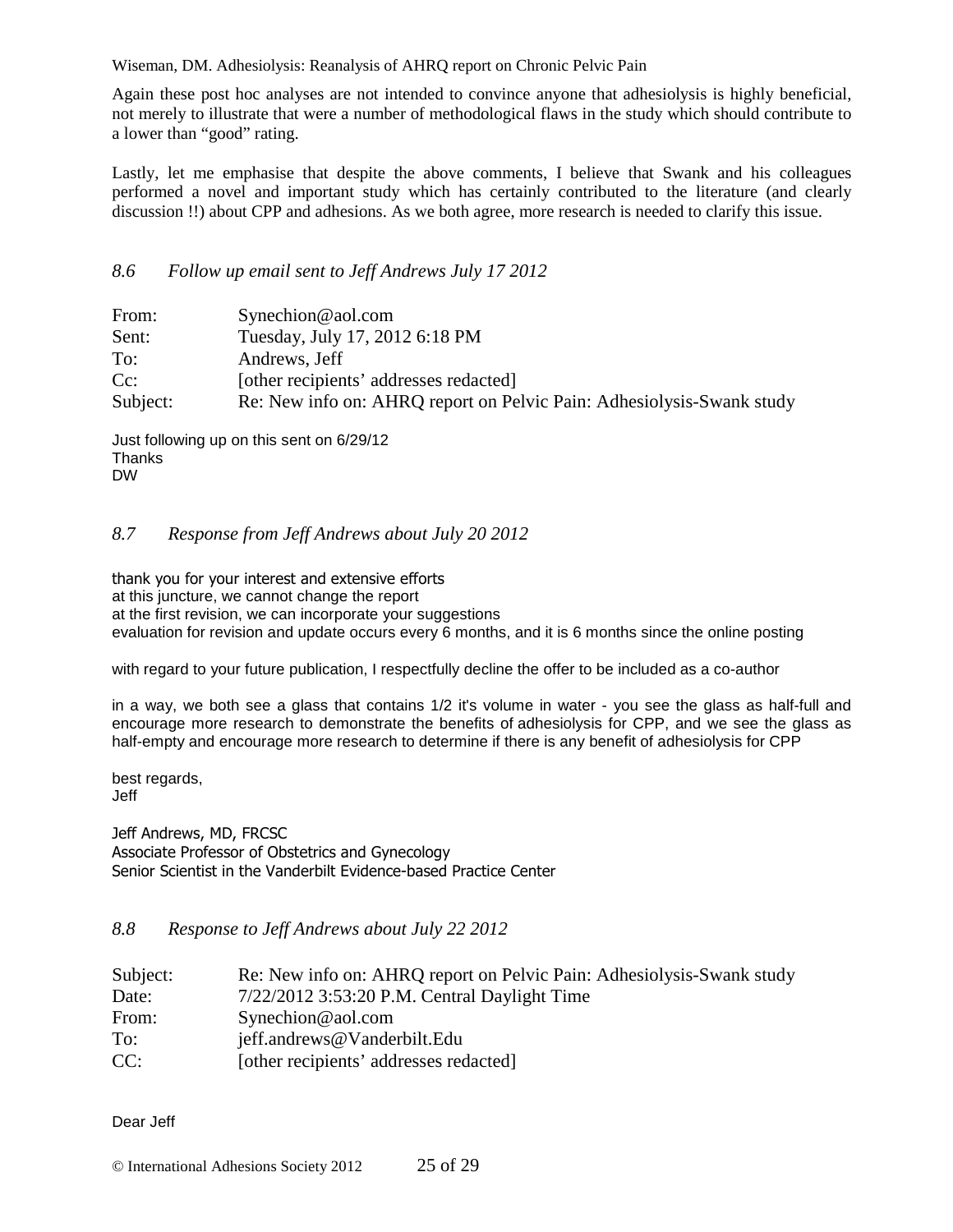Thank you for this response. It looks like there will some revisions soon. If it is appropriate, we would be happy to provide comments before publication.

Half-full or half empty? - not sure about that, but we certainly agree that more work is needed. I'm certainly up for a FULL glass of beer that we can discuss this over !! Hopefully your report will help to highlight the need for it. A couple of additional points:

1. The Swank study was a study of abdominal pain and not CPP. In fact 13% of the patients were male. The report does allow for the inclusion of studies where no more than 20% of the participants were outside of the inclusion criteria.

But even in the 87% female patients some of the pain may not have met the report's definition of female CPP. If only 8% (not an unreasonable number) of these would have had dyschezia, dysuria or dyspareunia (it seems from the intro that the defintion of CPP excludes these) or other clearly non-pelvic pain, then the study would go below the 80% threshold.

(The study is still worthy of discussion, but with these additional issues). The study does not stratify the data by gender or by whether the pain is CPP or non-CPP.

A related point that would be worth discussing, at least to guide future studies, is the issue of endometriosis, possible differences between groups in treatment and recurrence could confound results further. The Swank study did not address this issue, but future studies should.

2. A number of the members of the International Adhesions Society have expressed obvious interest in this issue. I would like to make a posting on our web site/FB page referencing the report, the discussion of adhesiolysis and what I regard as the friendly, healthy and positive discussion between us that is about to result in a revision that will incorporate some of our comments. Before doing so I would like to ask whether you would consider this as being antagonistic to your efforts in anyway. I certainly do not intend it that way, or want it to be perceived that way.

With regards

David Wiseman Synechion, Inc. International Adhesions Society

*8.9 Follow up to Jeff Andrews October 10 2012* 

| From:    | $S$ ynechion@aol.com                                                  |
|----------|-----------------------------------------------------------------------|
| Sent:    | Wednesday, October 10, 2012 2:21 PM                                   |
| To:      | Synechion@aol.com; Andrews, Jeff                                      |
| $Cc$ :   | [other recipients' addresses redacted]                                |
| Subject: | Re: New info on: AHRQ report on Pelvic Pain: Adhesiolysis-Swank study |

Dear Jeff Any news on when the revisions to the report etc. will be made? Will you be at the IPPS meeting next week? - I will be there. Regards David Wiseman

### *8.10 Follow up from Jeff Andrews October 16 2012*

| Subject: | RE: New info on: AHRQ report on Pelvic Pain: Adhesiolysis-Swank study |
|----------|-----------------------------------------------------------------------|
| Date:    | 10/16/2012 8:53:03 A.M. Central Daylight Time                         |
| From:    | jeff.andrews@Vanderbilt.Edu                                           |
| To:      | $S$ ynechion@aol.com                                                  |

© International Adhesions Society 2012 26 of 29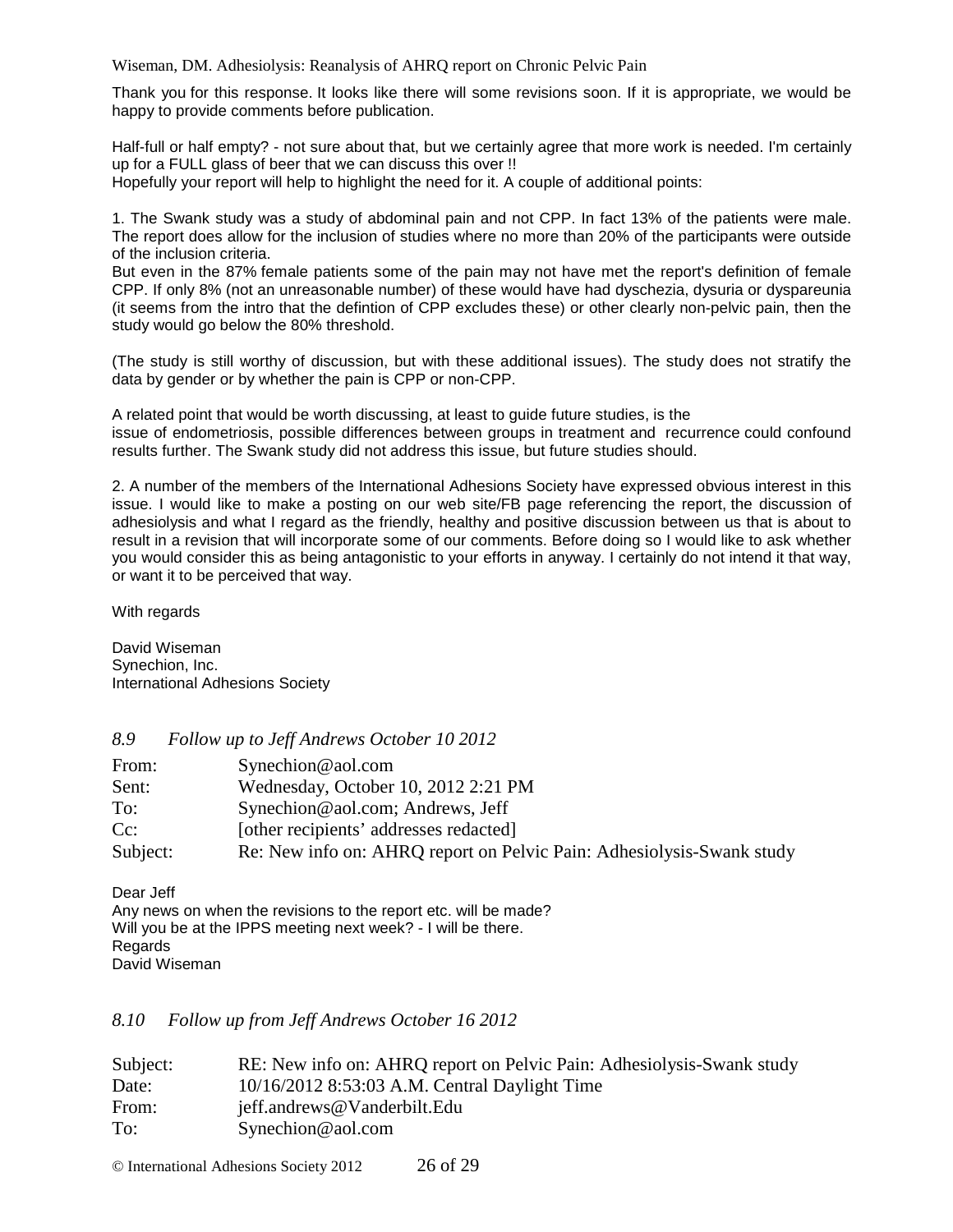CC: [other recipients' addresses redacted]

hi David!

we have not been notified about revisions as of now

as you may know, the budget to AHRQ has been reduced, the ARRA funding has completed, and Sequestration is looming

we are waiting to see what projects will be funded - I doubt we will hear anything now before Jan

I wish I could go to IPPS

during the Great Recession, we have had to cut our travel budgets, so I can't go to as many meetings as I would like

if you are going to Tweet from the meeting, let me know your handle and I will sign up for your feed

thanks Jeff

Jeff Andrews, MD, FRCSC Specialist, Associate Professor of Obstetrics and Gynecology Senior Scientist in the Vanderbilt Evidence-based Practice Center, Institute for Medicine and Public Health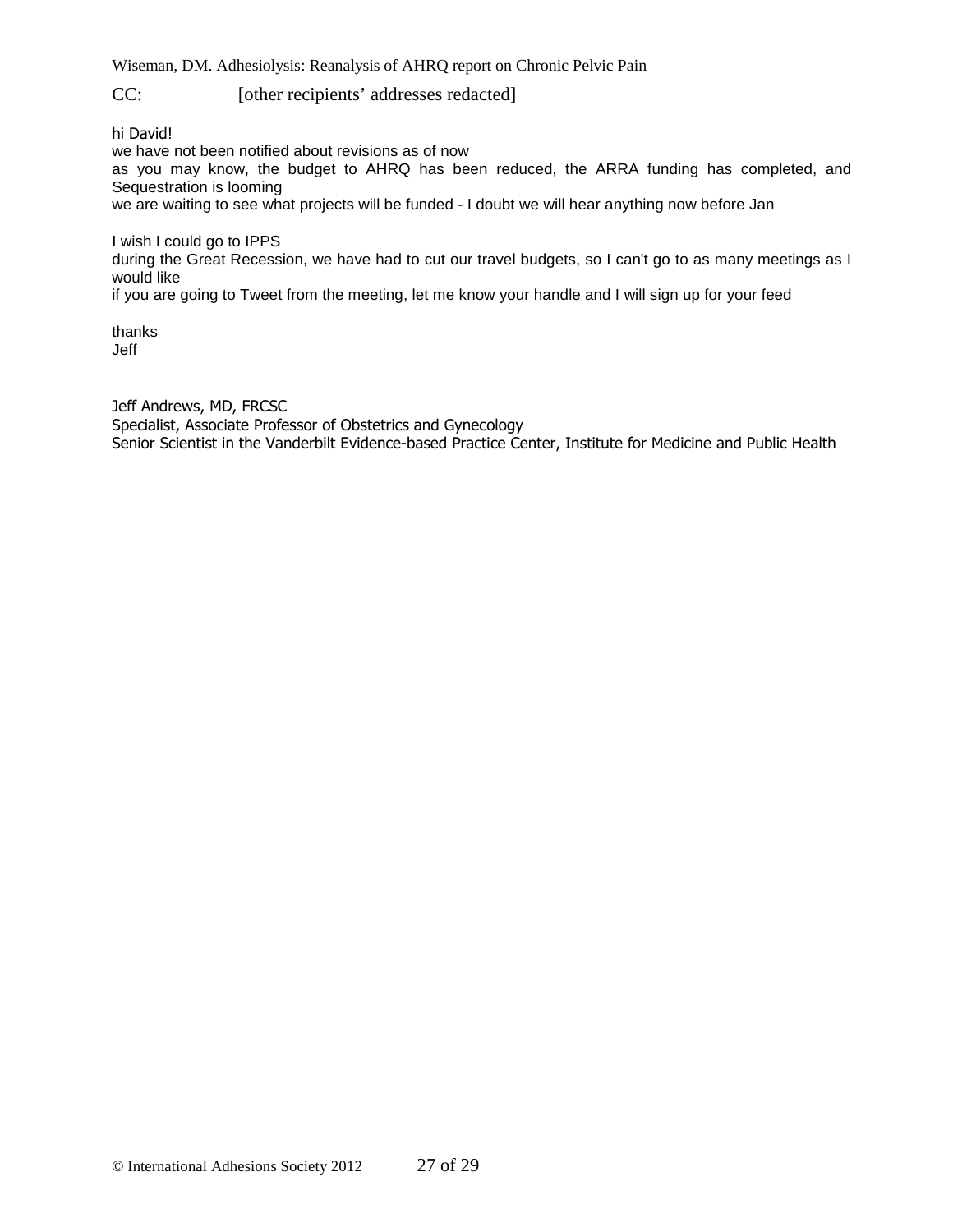# **9 References**

- Andrews J, Yunker A, Reynolds WS, Likis FE, Sathe NA, Jerome RN. Noncyclic Chronic Pelvic Pain Therapies for Women: Comparative Effectiveness. Comparative Effectiveness Review No. 41. (Prepared by the Vanderbilt Evidence-based Practice Center under Contract No. 290-2007-10065-I.) AHRQ Publicaton No. 11(12)-EHC088-EF. Rockville, MD: Agency for Healthcare Research and Quality. January 2012. http://effectivehealthcare.ahrq.gov/ehc/products/195/808/CER41-Pelvic-Pain\_20120112.pdf
- Hammoud, A.; Gago, L. A., and Diamond, M. P. Adhesions in patients with chronic pelvic pain: a role for adhesiolysis? Fertil Steril. 2004; 82:1483-91; ISSN: 0015-0282.
- McClain, G. D.; Redan, J. A.; McCarus, S. D.; Caceres, A., and Kim, J. Diagnostic laparoscopy and adhesiolysis: does it help with complex abdominal and pelvic pain syndrome (CAPPS) in general surgery? JSLS. 2011; 15:1-5.
- Peters AA; Trimbos-Kemper GC; Admiraal C; Trimbos JB, and Hermans J. A randomized clinical trial on the benefit of adhesiolysis in patients with intraperitoneal adhesions and chronic pelvic pain. Br J Obstet Gynaecol. 1992; 99:59-62.
- Roman, H.; Hulsey, T. F.; Marpeau, L., and Hulsey, T. C. Why laparoscopic adhesiolysis should not be the victim of a single randomized clinical trial. Am J Obstet Gynecol. 2009; 200:136.e1-4
- Swank DJ, Swank-Bordewijk SC, Hop WC, van Erp WF, Janssen IM, Bonjer HJ, Jeekel J. Laparoscopic adhesiolysis in patients with chronic abdominal pain: a blinded randomised controlled multi-centre trial. Lancet. 2003; 361:1247-51.
- Szomstein, S.; Lo Menzo, E.; Simpfendorfer, C.; Zundel, N., and Rosenthal, R. J. Laparoscopic lysis of adhesions. World J Surg. 2006; 30:535-40.
- Wiseman DM; Trout JR, and Diamond MP. Effects of crystalloids on adhesion development in abdominopelvic surgery. Infert Reprod Med Clin N Am. 2003; 14471-479.

## **10 Acknolwedgement**

I wish to thank Dr. Michael Diamond for his wise counsel and agreement in this matter. I also wish to thank Dr. Dingeman Swank for his willingness to discuss his study. The comments regarding his study are not intended to denigrate it. We believe that Dr. Swank and his colleagues have made an important contribution to the medical literature which, it is hoped will help to bring clarity to a long neglected subject. Lastly I wish to thank Dr. Jeff Andrews, the lead author of the AHRQ report for his willingness to engage in an honest and productive discussion and to offer to revise the AHRQ report.

# **11 Disclosure and Author Background**

The author has been conducting and publishing on pre-clinical and clinical adhesions research over 25 years. The first 9 years of these were spent at Johnson  $\&$  Johnson where he ultimately headed the Interceed R&D program. In 1996 he left to found Synechion, a company providing R&D consulting services focusing on adhesions. For full disclosure, Synechion's clients may have financial/commercial interests in adhesions, as may the author or his family. The present document has not been written at the request or suggestion of any of these clients or prospective clients. The author also founded the International Adhesions Society (IAS) which through its web site and other activities provides support impartial information and advocacy for patients with adhesions, without advocating any particular products. The IAS has conducted research of its own, much of which is summarized in the paper found at http://adhesions.org/Wiseman2008SeminreprodMed26p356CAPPS.pdf